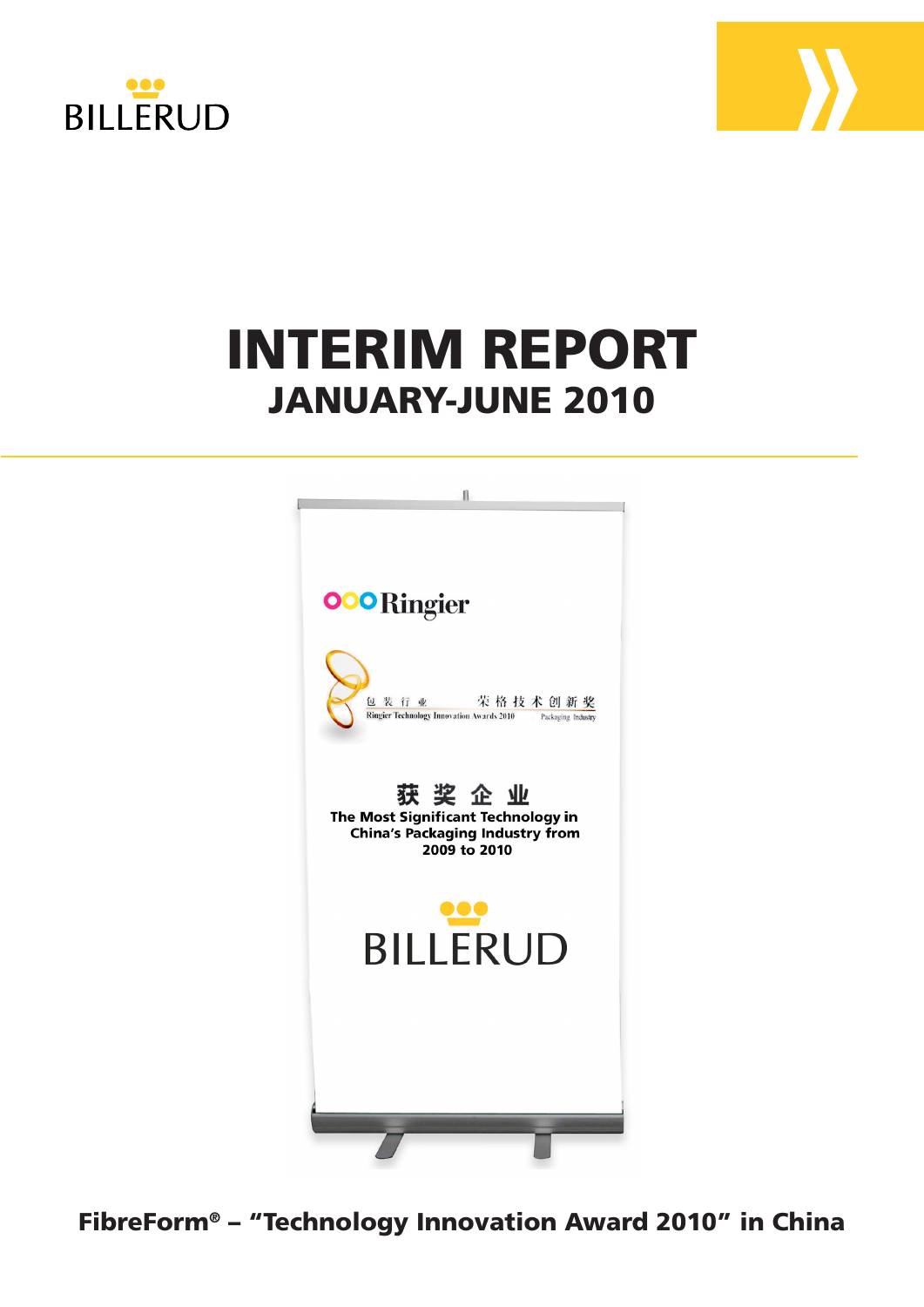# FibreForm® – "Technology Innovation Award 2010" in China

**At ProPak – China's largest packaging and processing technology exhibition – Billerud's FibreForm® packaging material scooped the Technology Innovation Award, China's most prestigious industry accolade.** 

The jury whose task is to select the winner of this prestigious, well-recognised award for innovation comprises professors from various Chinese universities and research institutions, a number of trade associations, and experts in China's packaging technology market. The Technology Innovation Award rewards companies and individuals that have in some way distinguished themselves by contributing to industry development during the year.

This award comes shortly after Billerud's participation in World Exhibition in Shanghai, where 140 international companies, brand owners and customers showed great interest in Billerud and FibreForm®.

In order to stay at the cutting edge, Billerud regularly adds to its portfolio new products, concepts and services that will benefit the market – development work that is often carried out in concert with customers and business partners. Behind all the new innovations is a drive to ensure that all players gain from new solutions that protect the products and that are based on a renewable and sustainable resource.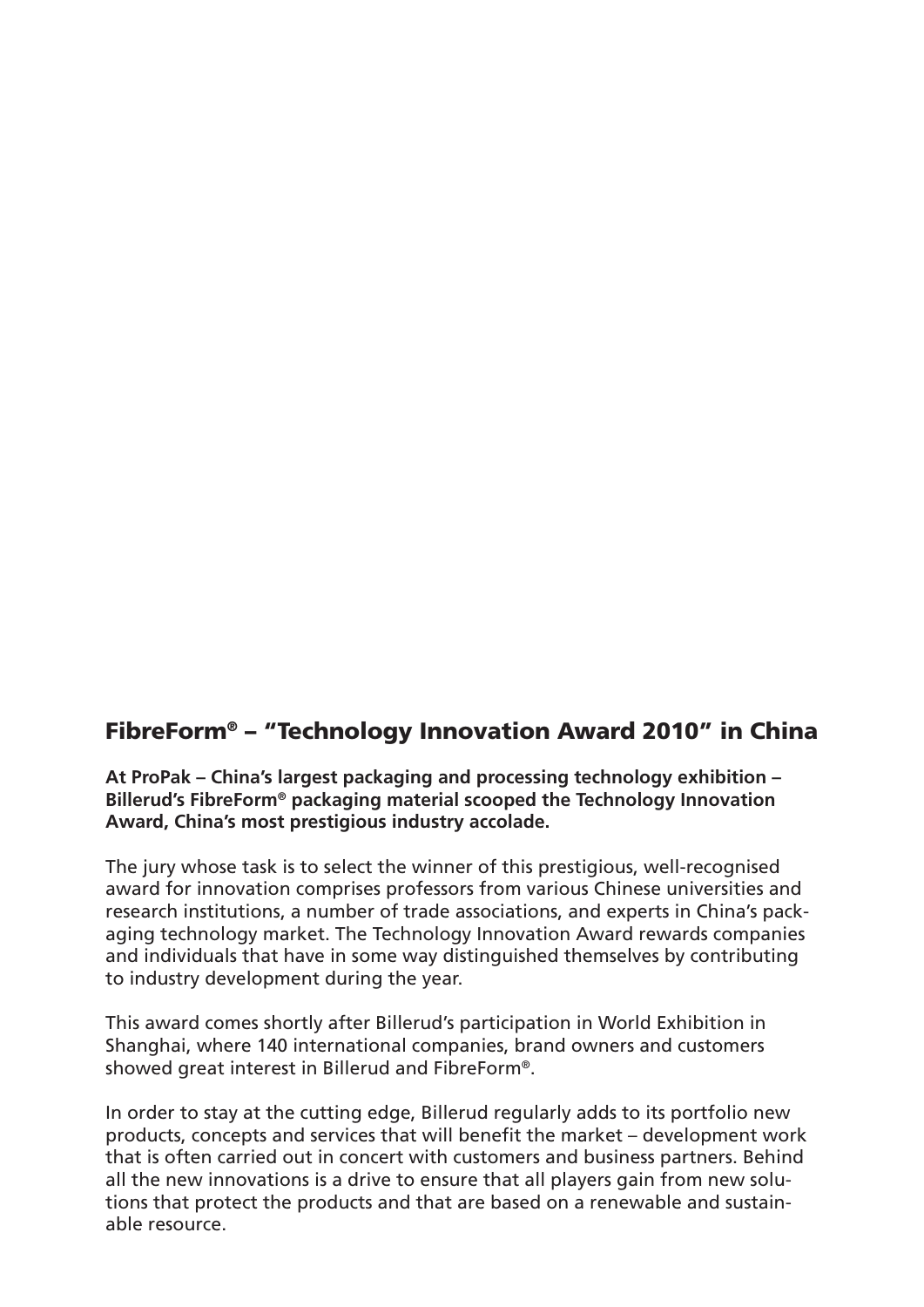# **DILLERUD**

# **Interim report January-June 2010**

**Submitted for publication at 10.30 CET on 22 July 2010**

|                                      | 3 months |         |                   | 6 months |         |  |
|--------------------------------------|----------|---------|-------------------|----------|---------|--|
|                                      | Apr-Jun  | Jan-Mar | Apr-Jun           | Jan-Jun  | Jan-Jun |  |
|                                      | 2010     | 2010    | 2009              | 2010     | 2009    |  |
| Net sales, SEKm                      | 2 108    | 2 1 9 0 | 1 907             | 4 2 9 8  | 3807    |  |
| EBITDA, SEKm                         | 350      | 380     | 181               | 730      | 283     |  |
| Operating profit/loss, SEKm          | 201      | 234     | 42                | 435      | 5       |  |
| Operating margin, %                  | 10%      | 11%     | 2%                | 10%      | $0\%$   |  |
| Profit/Loss before tax, SEKm         | 182      | 212     | $12 \overline{ }$ | 394      | $-57$   |  |
| Net profit/loss for the period, SEKm | 134      | 156     | 8                 | 290      | $-31$   |  |
| Earnings per share, SEK              | 1,30     | 1.52    | 0.11              | 2,82     | $-0,42$ |  |

#### **January-June 2010 compared with the same period in 2009**

- Net sales amounted to SEK 4 298 million (3 807), an increase of 13%.
- Profit for the period amounted to SEK 290 million (-31).
- Earnings per share amounted to SEK 2,82 (-0,42).
- Operating profit amounted to SEK 435 million (5), corresponding to a margin of 10% (0).
- The 2010 Annual General Meeting resolved in accordance with the Board's proposal to issue a dividend of SEK 0,50 (0) per share for 2009.

#### **April-June 2010 compared with January-March 2010**

- Net sales amounted to SEK 2 108 million (2 190).
- Profit for the period amounted to SEK 134 million (156).
- Operating profit amounted to SEK 201 million (234), a decrease of SEK 33 million.
- The second quarter of 2010 was charged with costs of approximately SEK 110 million for a periodic maintenance shutdown at Gruvön mill. The maintenance shutdown, which takes place at 18-month intervals, was more expensive and more complicated than anticipated due, among other things, to strike action.
- Strike action during the second quarter led to a loss of production of approximately 26 000 tonnes as well as extraordinary costs. Together these amounted to SEK 77 million. The Confederation of Swedish Enterprise has for strike-related costs offered full compensation. The expected compensation has been recognised as income during the second quarter.
- The strong order bookings continued in the second quarter. The packaging paper segment increased prices in local currency by an average of approximately 6% compared with the first quarter.
- A new 7-year credit facility for SEK 800 million was raised after the end of the quarter.

#### **Outlook for the full-year 2010**

- The third quarter of 2010 started with continued good demand within all segments.
- Price increases have been implemented for all products and additional increases have been announced in order to gradually restore prices to levels prevailing end of 2008.
- Strike action in the second quarter will result in lower total deliveries for the full year.

For further information in connection with this report, please contact Per Lindberg, President and CEO, +46 70 248 15 17 and Bertil Carlsén, CFO, +46 730 211 092

 **Billerud's CEO Per Lindberg and CFO Bertil Carlsén will present the interim report at a press and analysts conference on Thursday, 22 July at 13.00 CET. Venue: Spårvagnshallarna, Birger Jarlsgatan 57 A, Stockholm.** 

Billerud AB (publ) Box 703, 169 27 Solna Org. nr. 556025-5001

Tel +46 8 553 335 00 Fax +46 8 553 335 60 E-post: ir@billerud.com

*Billerud is a packaging paper company. The business concept is to offer customers packaging material and solutions that promote and protect their products – packaging that is attractive, strong and made of renewable material. Billerud has a world-leading position within several product segments, both within paper for consumer packaging and for industrial applications. Production takes place at the Group's three integrated pulp and paper mills in Sweden, and at a paper mill in the UK.*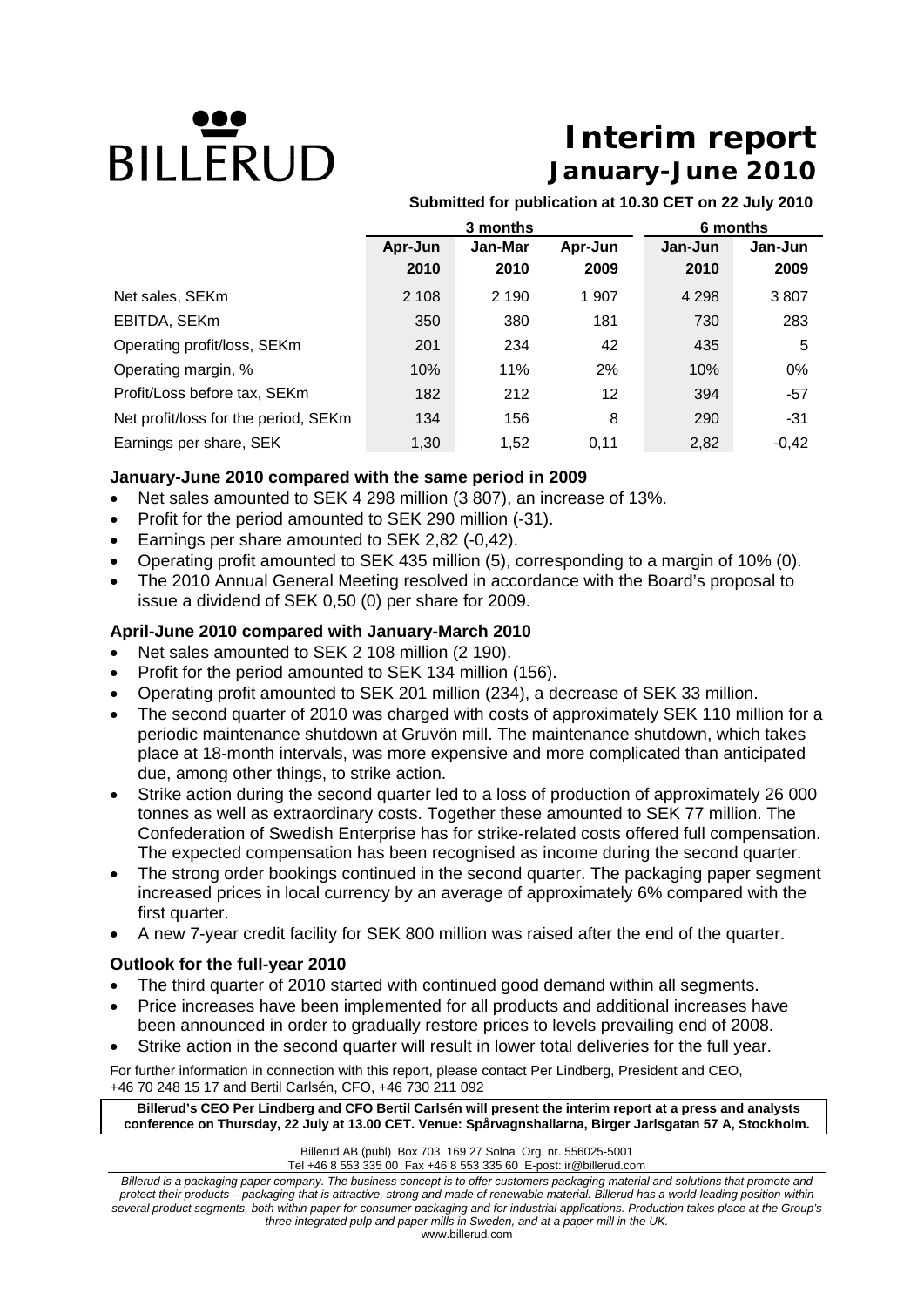# **Comments by Billerud's CEO Per Lindberg:**

#### *Continued very strong demand and increasing prices, but extraordinary costs affect margins*

*"With an operating profit of SEK 201 million for the second quarter of 2010 we now have three consecutive quarters behind us with an operating margin of 10%. We have continued our efforts to restore prices in local currency and prices for our packaging paper during the quarter were on average approximately 6% higher than in the previous quarter in each sales currency. This work is being given priority since part of these increases is needed to counteract a strengthened Swedish krona.* 

*During the second quarter a planned maintenance shutdown at our largest mill was carried out and this shutdown had a substantial effect on profitability. The shutdown takes place every 18 months and latest occurred during the fourth quarter of 2008. The shutdown was complicated by strike action and was more expensive than anticipated. The cost of the shutdown was approximately SEK 110 million and was reflected in lower production volumes as well as higher variable and fixed costs. This means that at first glance the comparison between the first and second quarter of this year may appear negative for our packaging segments, in particular for Packaging Boards which had to bear most of the shutdown costs. This does not apply to the Market Pulp business area which as a result of price increases for pulp and despite the shutdown costs can deliver historically very good margins. Market Pulp business area has to a lesser extent been affected by shutdown costs.* 

*We view this quarter, however, as a step forward for Billerud. We have very strong demand for all products and we continue to raise prices. We are also particularly pleased about the recognition our new product FibreForm*® *received in China where we received the "Technology Innovation Award 2010."* 

# **Billerud Group**

#### **Market**

Demand within all Billerud's segments for packaging paper remained good during the second quarter of 2010. Price increases were announced during the first half of this year for all Billerud's products in order to restore prices to long-term, sustainable levels. Prices in local currency increased by an average of approximately 6% during the second quarter compared with the first. The pace of implementation of these price increases varied for different products depending on customer's ability to achieve their own price increases as well as the proportion of fixed-price contracts. Further price increases have been announced for the third quarter of 2010 for all Billerud's main packaging paper products.

Demand for Nordic long-fibre sulphate pulp (NBSK) remained good in the second quarter of 2010. Reduced demand from Asia, primarily China, was noted, but global stock levels at producers and consumers remain low. The loss of production resulting from the earthquake in Chile at the end of February, was gradually restored during the second quarter as the Chilean pulp mills restarted their operations. A number of price increases in USD were implemented during the quarter.

Billerud's total deliveries amounted to 309 000 tonnes in the second quarter of 2010, a decrease of 10% compared with the previous quarter and a 4% decrease compared with the same period in the previous year. The lower deliveries during the second quarter of 2010 are due to a periodic maintenance shutdown at the Gruvön mill as well as loss of production in connection with the industrial dispute.

Deliveries of packaging paper totalled 238 000 tonnes in the second quarter of 2010, a decrease of 11% compared with the previous quarter and a 3% decrease compared with the same period in the previous year.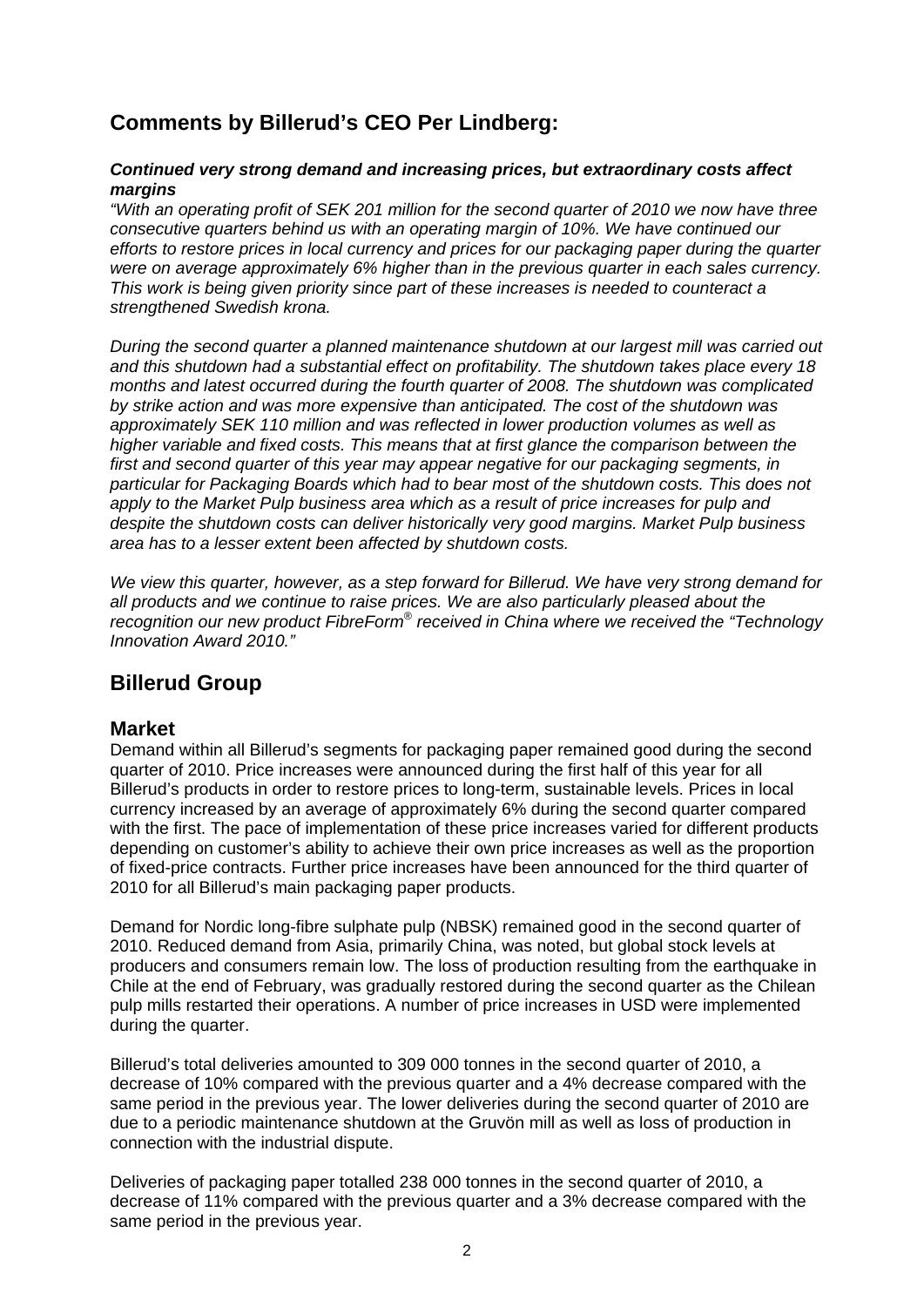Market pulp deliveries amounted to 71 000 tonnes during the second quarter of 2010, a decrease of 5% compared with the previous quarter and a 8% decrease compared with the same period in the previous year.

#### **Sales and results**

#### *Second quarter compared with the first quarter*

Net sales amounted to SEK 2 108 million, a decrease of 4% compared with the first quarter. Improved prices had a positive effect on net sales while lower delivery volumes due to the industrial dispute and the maintenance shutdown in Gruvön had a negative impact.

During the second quarter the Swedish Paper Worker's Union implemented a strike at the Skärblacka mill as well as an overtime ban, a ban on employing new staff, and a ban on hiring temporary staff at all Billerud's Swedish mills. This strike action resulted in a loss of production of approximately 26 000 tonnes as well as extraordinary costs, which combined amount to SEK 77 million. Since the Confederation of Swedish Enterprise has offered full compensation for costs related to the strike, Billerud has submitted documentation related to the costs attributable to the strike to the Confederation of Swedish Enterprise. The documentation has been checked by auditors appointed by the Confederation of Swedish Enterprise. The compensation, which is expected to be paid during the third quarter of 2010, is recognised under Other income for the second quarter. Total operating income amounted to SEK 2 187 million, which is the same level as the first quarter.

The second quarter was charged, unlike the previous quarter, with costs of approximately SEK 110 million for a periodic maintenance shutdown at Gruvön mill. The maintenance shutdown, which takes place at 18-month intervals, was more expensive and more complicated than anticipated due, among other things, to strike action.

Operating profit amounted to SEK 201 million, a decrease of SEK 33 million. The change in operating profit is shown in the table below. The operating margin amounted to 10% (11).

|                                                       | Jan-Mar 10/ | Apr-Jun 10/ |
|-------------------------------------------------------|-------------|-------------|
| <b>SEKm</b>                                           | Okt-Dec 09  | Jan-Mar 10  |
| Delivery and production volumes, incl. product mix    | 20          | $-120$      |
| Selling prices (in respective sales currency)         | 108         | 147         |
| Estimated strike compensation                         |             | 77          |
| Change in variable costs                              | $-109$      | $-47$       |
| Change in fixed costs                                 | 35          | $-39$       |
| Change in depreciation                                | -3          | $-2$        |
| Effects of exchange rate fluctuations, incl. hedging* | -48         | -49         |
| Total change in operating profit/loss                 | 3           | $-33$       |

#### **Change in operating profit compared with previous quarter**

\* Effects of exchange rate fluctuations totalling SEK -49 million comprise the following components: changed spot rates SEK -32 million, currency hedging SEK -102 million and currency effects from remeasurement of trade receivables and payments from customers SEK 85 million.

Lower delivery and production volumes had a negative impact on operating profit of SEK 120 million, of which approximately SEK 70 million was attributable to the maintenance shutdown and the remainder was mainly related to the strike. Improved selling prices in local currency had a positive impact of SEK 147 million. The packaging paper segment increased its prices in local currency by an average of 6% compared with the first quarter. Variable costs increased by SEK 47 million, of which the maintenance shutdown accounted for approximately SEK 20 million and higher wood prices for SEK 33 million. Fixed costs increased by SEK 39 million, of which approximately SEK 20 million was directly attributable to the maintenance shutdown.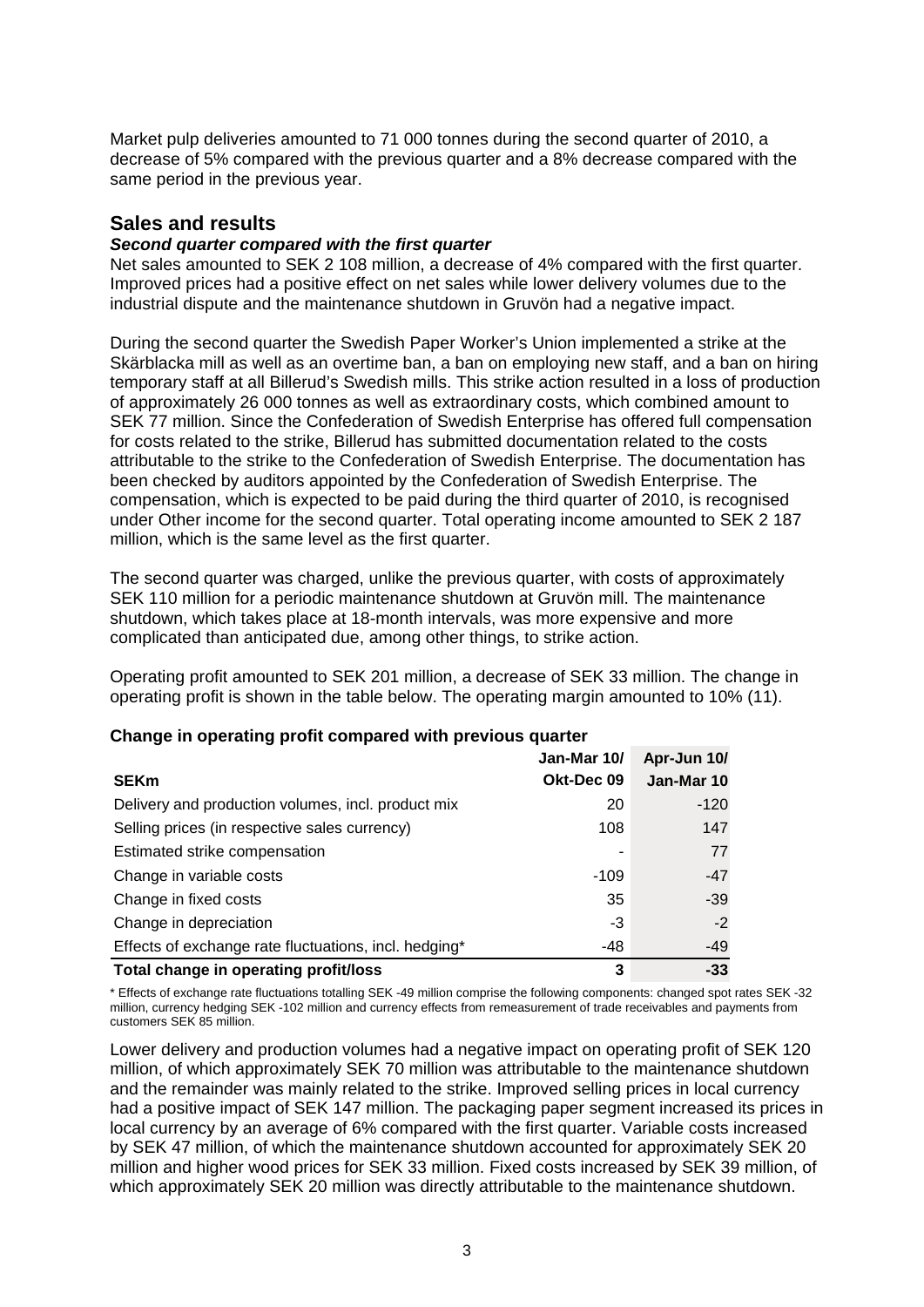#### **Operating profit per business area**

|                                                                                       |         | <b>Operating profit/loss, SEKm Deviation</b><br>Operating margin, % |         |         |       |
|---------------------------------------------------------------------------------------|---------|---------------------------------------------------------------------|---------|---------|-------|
| <b>Business area</b>                                                                  | Apr-Jun | Jan-Mar                                                             | Apr-Jun | Jan-Mar |       |
| (share of sales)                                                                      | 2010    | 2010                                                                | 2010    | 2010    |       |
| Packaging & Speciality Paper and<br>Packaging Boards<br>Packaging paper (approx. 80%) | 5%      | 9%                                                                  | 70      | 152     | -82   |
| Market Pulp<br>Market pulp (approx. 20%)                                              | 22%     | 8%                                                                  | 100     | 31      | 69    |
| Currency hedging and other                                                            |         |                                                                     | 31      | 51      | $-20$ |
| <b>Total</b>                                                                          | 10%     | 11%                                                                 | 201     | 234     | -33   |

In addition to the three business areas, the Group also includes Currency hedging, etc. and Other and eliminations according to the specification on page 18.

Operating profit for packaging paper (Packaging & Speciality Paper and Packaging Boards) decreased by SEK 82 million, corresponding to a decrease in the operating margin from 9% to 5% due to the increased costs for the maintenance shutdown. Operating profit for market pulp (Market Pulp) improved by SEK 69 million and the operating margin amounted to 22% compared with 8%. For further accounting by business area, see pages 8-9.

Net financial items amounted to SEK -19 million (-22), an improvement of SEK 3 million, which is explained by lower debt and a lower cost for credit limits.

Profit before tax amounted to SEK 182 million. Estimated tax was SEK -48 million. Net profit therefore amounted to SEK 134 million.

#### *Second quarter compared with the same period in 2009*

Net sales increased by 11% (SEK 201 million) compared with the same period in the previous year.

Operating profit increased by SEK 159 million to SEK 201 million due to improved prices (see table below). Operating margin amounted to 10% (2).

#### *January-June compared with the same period in 2009*

Net sales amounted to SEK 4 298 million, an increase of 13% compared with the same period in the previous year. Deliveries amounted to 652 000 tonnes, which was the same level as in the same period in the previous year.

Operating profit amounted to SEK 435 million, an increase of SEK 430 million which was mainly due to improved prices and an improved product mix. The operating margin amounted to 10% (0).

#### **Change in operating profit compared with the same period in the previous year**

|                                                       | Jan-Mar 10/ | Apr-Jun 10/ | Jan-Jun 10/ |
|-------------------------------------------------------|-------------|-------------|-------------|
| <b>SEKm</b>                                           | Jan-Mar 09  | Apr-Jun 09  | Jan-Jun 09  |
| Delivery and production volumes, incl. product mix    | 122         | $-70$       | 52          |
| Selling prices (in respective sales currency)         | 122         | 315         | 437         |
| Estimated strike compensation                         | ۰           | 77          | 77          |
| Change in variable costs                              | 57          | $-67$       | $-10$       |
| Change in fixed costs                                 | -31         | $-30$       | $-61$       |
| Change in depreciation                                | $-7$        | $-10$       | $-17$       |
| Effects of exchange rate fluctuations, incl. hedging* | 8           | -56         | -48         |
| Total change in operating profit/loss                 | 271         | 159         | 430         |

\* Effects of exchange rate fluctuations totalling SEK -48 million comprise the following components: changed spot rates SEK -369 million, currency hedging SEK 331 million and currency effects from remeasurement of trade receivables and payments from customers SEK -10 million.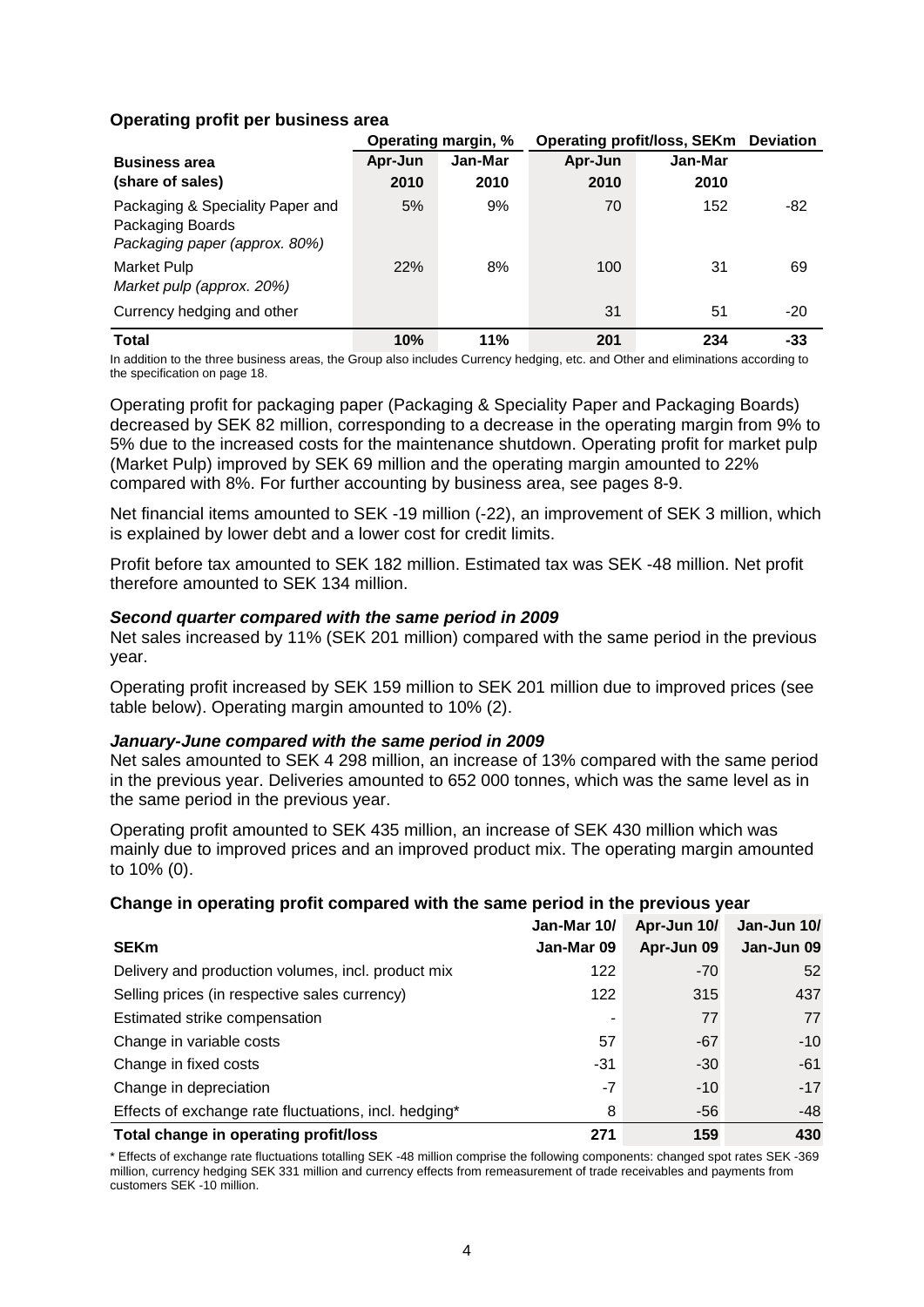Net financial items amounted to SEK -41 million (-62), an improvement of SEK 21 million due to lower debt.

Profit before tax amounted to SEK 394 million. Estimated tax amounted to SEK -104 million. Net profit therefore amounted to SEK 290 million.

#### **Significant risks and uncertainties**

Billerud's products are generally dependent on the business cycle, in terms of both price development and potential delivery volumes. The Group is exposed to currency fluctuations since most revenues are invoiced in foreign currency while most operating expenses are in SEK.

Billerud's mills have a higher capacity for sulphate pulp production than is used in production of packaging paper. To ensure cost-effective production, Billerud is largely dependent on being able to sell its surplus sulphate pulp as market pulp. A more in-depth description of risks and a sensitivity analysis are provided on pages 68-72 of the 2009 Annual Report.

On 10 December 2007 the Swedish Environmental Protection Agency decided to impose a sanction on Billerud of SEK 19 million for inaccurate reporting of emission rights for 2006. Billerud's assessment is that the company met its commitments and that the SEK 19 million sanction lacks legal basis and is not proportionate. Billerud lodged an appeal against the decision to the Environmental Court, which ruled in September 2009 that Billerud should pay the fine in accordance with the Swedish Environmental Protection Agency's decision. Billerud therefore made a provision for this amount in the third quarter of 2009 but also appealed against the decision to the Environmental Court of Appeal. Leave to appeal has been granted by the Environmental Court of Appeal.

#### **Related party transactions**

No transactions have taken place between Billerud and related parties that significantly affect the company's position and earnings.

#### **Currency hedging**

During the first half of 2010 net flows were hedged at EUR/SEK 10,94 (9,93), USD/SEK 7,95 (7,05), GBP/SEK 11,89 (12,09) and DKK/SEK 1,48 (1,32). Currency hedging had an overall earnings impact of SEK 146 million (-193) (compared with if no hedging had taken place).

Billerud's outstanding forward currency contracts at 30 June 2010 had a market value of SEK 98 million. The contracts matched by trade receivables affected earnings in the second quarter. Other contracts had a market value of SEK 64 million.

Billerud continuously hedges approximately 50% of forecast net flows over the next 12-month period but in accordance with the financial policy is also able to extend currency hedging to 100% of net flows over the next 15 months. During the second quarter, currency hedging in USD was extended to at least 50% of net flows in each month for 15 months. This was done through a sale of USD 50 million at an average rate of 8,04.

The hedged portion of the flows and the hedged rates for EUR, USD and GBP at 30 June, 2010, are shown in the table below. DKK only accounts for 0,2% of total hedged flows and is therefore not included in the table.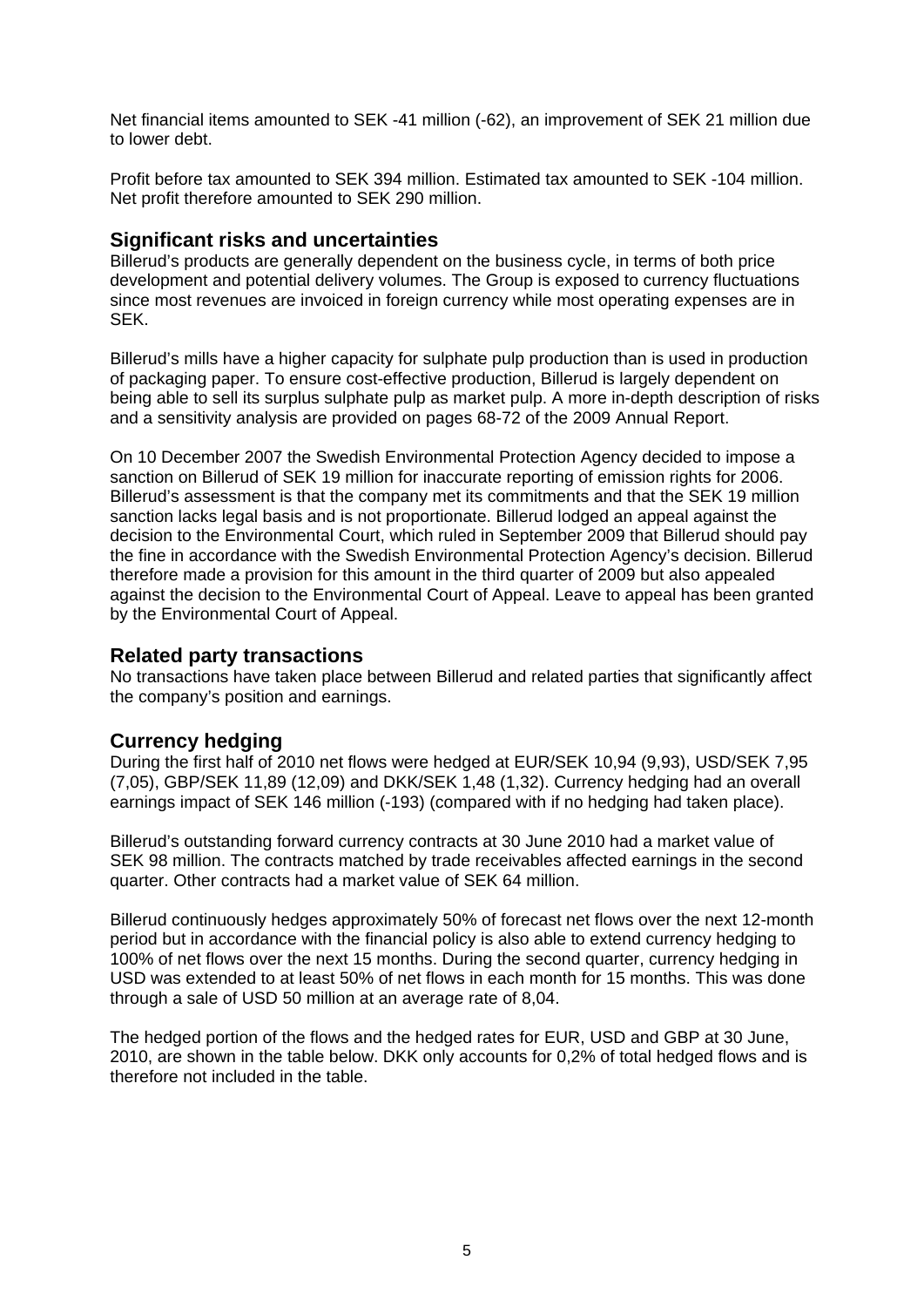|                 |                   | July-Sep | Oct-Dec | Jan-Jun | Jul-Sep | Total    |
|-----------------|-------------------|----------|---------|---------|---------|----------|
| <b>Currency</b> |                   | 2010     | 2010    | 2011    | 2011    | 15 month |
| <b>EUR</b>      | Share of net flow | 97%      | 71%     | 31%     | $0\%$   | 46%      |
|                 | Rate              | 10.70    | 10.37   | 10.16   |         | 10,45    |
| <b>USD</b>      | Share of net flow | 95%      | 68%     | 50%     | 50%     | 62%      |
|                 | Rate              | 7.36     | 7.40    | 7.61    | 8,05    | 7,56     |
| <b>GBP</b>      | Share of net flow | 91%      | 65%     | 34%     | 0%      | 45%      |
|                 | Rate              | 11.41    | 11.46   | 11.36   | ۰       | 11.41    |

#### **Hedged portion of currency flows for EUR, USD and GBP and exchange rates against SEK**

#### **Investments and capital employed**

Gross investments, including company acquisitions, in the first half of 2010 amounted to SEK 137 million (150).

Billerud's capital employed amounted to SEK 5 137 million at 30 June 2010, compared with SEK 5 084 million at 31 March 2010 and SEK 5 148 million at 31 December 2009.

Return on capital employed, calculated over the past 12-month period, amounted to 14% (-1). If the effects of currency hedging are excluded, return on capital employed was 8% (8). Return on equity after tax was 13% (-2).

# **Cash flow and financial position**

#### **Summary cash flow statement**

|                                                           | 3 months       |          | 6 months |         |
|-----------------------------------------------------------|----------------|----------|----------|---------|
|                                                           | Apr-Jun        | Apr-Jun  | Jan-Jun  | Jan-Jun |
| <b>SEKm</b> (positive figure indicates reduction in debt) | 2010           | 2009     | 2010     | 2009    |
| Operating surplus, etc.                                   | 246            | 214      | 625      | 263     |
| Change in working capital, etc.                           | $-11$          | 56       | -99      | $-107$  |
| Net financial items, taxes, etc.                          | $-28$          | -42      | -58      | -88     |
| Cash flow from operating activities                       | 207            | 228      | 468      | 68      |
| Current net investments                                   | $-87$          | -58      | $-137$   | $-103$  |
| <b>Business combinations</b>                              |                | $\Omega$ |          | $-36$   |
| <b>Operating cash flow</b>                                | 120            | 170      | 331      | $-71$   |
| New issue                                                 | $\blacksquare$ |          |          |         |
| Dividend                                                  | $-52$          |          | -52      |         |
| Other items, not affecting cash flow                      | 31             | -5       | -4       | -20     |
| Change in net debt during the period                      | 99             | 165      | 275      | $-91$   |

Cash flow from operating activities in the first half of 2010 amounted to SEK 468 million (68). The increase is due to an improved operating surplus.

Operating cash flow in the first half of 2010 amounted to SEK 331 million (-71).

Interest-bearing net debt amounted to SEK 877 million at 30 June 2010 compared with SEK 1 152 million at 31 December 2009. The Group's net debt/equity ratio at the end of the period was 0,21 compared with 0,29 at 31 December 2009. Billerud's financial target for the debt/equity ratio is between 0,60 and 0,90 over a business cycle. Cash and cash equivalents at 30 June 2010 amounted to SEK 422 million.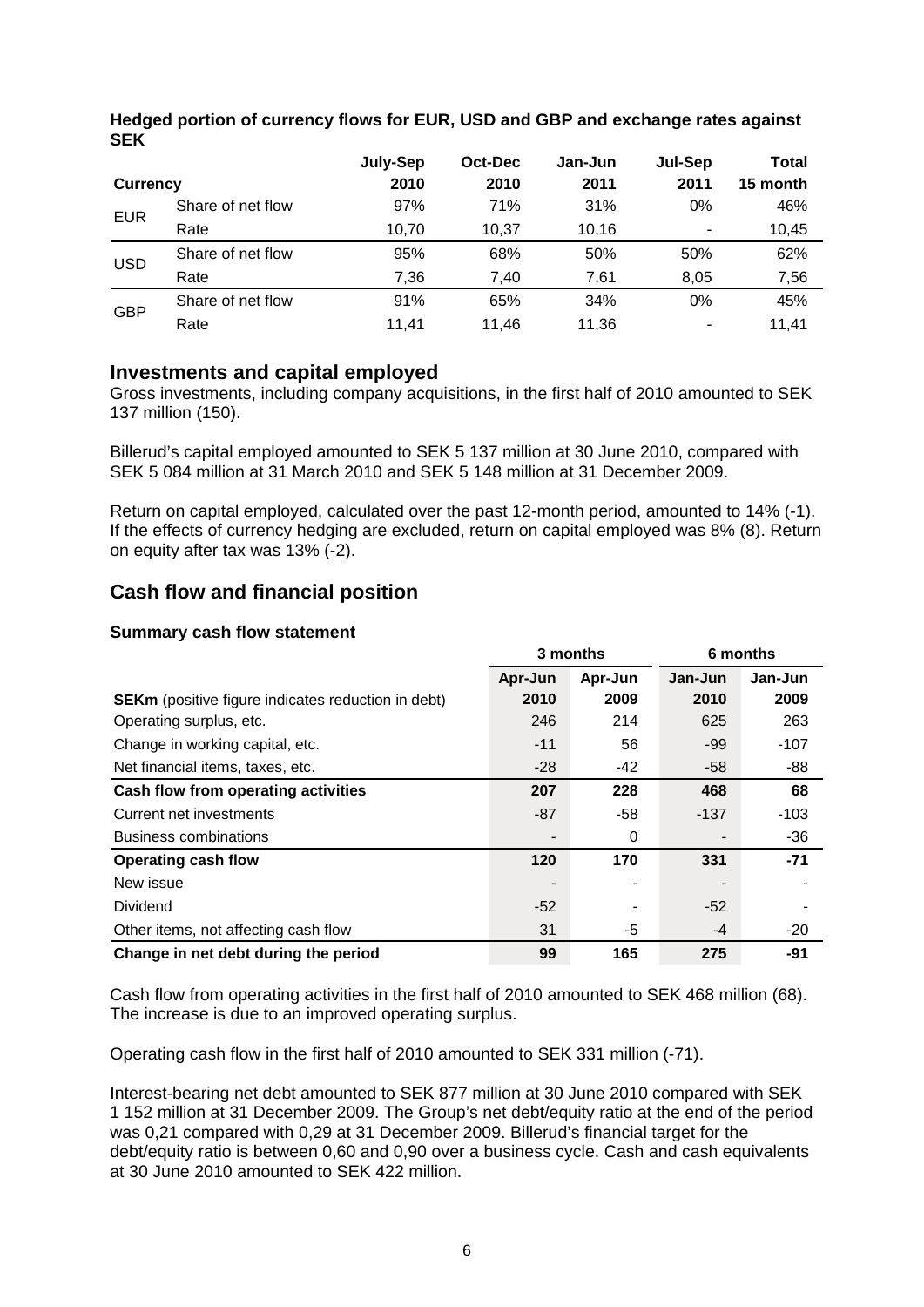# **Financing**

During the first quarter of 2010 Billerud reduced its syndicated credit facility which matures in 2012 from SEK 1 800 million to SEK 1 200 million. After the end of the second quarter, a new 7- year credit facility for SEK 800 million maturing in 2017 was raised with the Swedish Export Credit Corporation. The credit facility is currently unutilised.

Interest-bearing loans amounted to SEK 1 212 million at 30 June 2010. Of this amount, utilisation of the syndicated credit facility (maximum: SEK 1 200 million) accounted for SEK 134 million, the syndicated bank loan for SEK 150 million, bond loans for SEK 825 million, and utilisation of Billerud's commercial paper programme (maximum: SEK 1 500 million) for SEK 100 million and other interest-bearing liabilities for SEK 3 million.

#### **Financing at 30 June 2010**

| Loan                       | <b>Credit limit, SEKm</b> | <b>Utilised, SEKm</b> | <b>Maturity</b> |
|----------------------------|---------------------------|-----------------------|-----------------|
| Syndicated credit facility | 1 200                     | 134                   | April 2012      |
| Syndicated bank loan       | 150                       | 150                   | December 2012   |
| Commercial paper           |                           | 100                   | 1-6 months      |
| Bond loan 2                |                           | 150                   | September 2011  |
| Bond loan 4                |                           | 300                   | February 2013   |
| Bond loan 7                |                           | 225                   | June 2013       |
| Bond loan 8                |                           | 150                   | March 2016      |
| <b>Total</b>               |                           | 1 209                 |                 |

#### **Personnel**

The average number of employees in the first half of 2010 was 2 226 compared with 2 247 in the same period in 2009, i.e. a reduction of 21 employees.

#### **Segment information**

The Group's operations are managed and reported by business area as set out below.

- The Packaging & Speciality Paper business area is responsible for sales of sack paper and kraft paper with a focus on packaged food, paper carrier bags, sack solutions and industrial applications.
- The Packaging Boards business area is responsible for sales of fluting, liner and liquid board with a focus on fruit and vegetables and consumer goods.
- The Market Pulp business area is responsible for sales of long-fibre market pulp.
- Other business comprises group-wide functions such as corporate headquarters, wood supplies and the sales organisations. Other business also reports profit shares in associates/joint ventures, Nine TPP AB and ScandFibre Logistics AB, as well as the subsidiary Tenova Bioplastics AB. Other business also includes results from hedging of the Group's net currency flows, the result of pulp price hedges and eliminations.

Non-current assets and capital investments cannot be broken down by business area since the business areas are highly integrated in terms of production.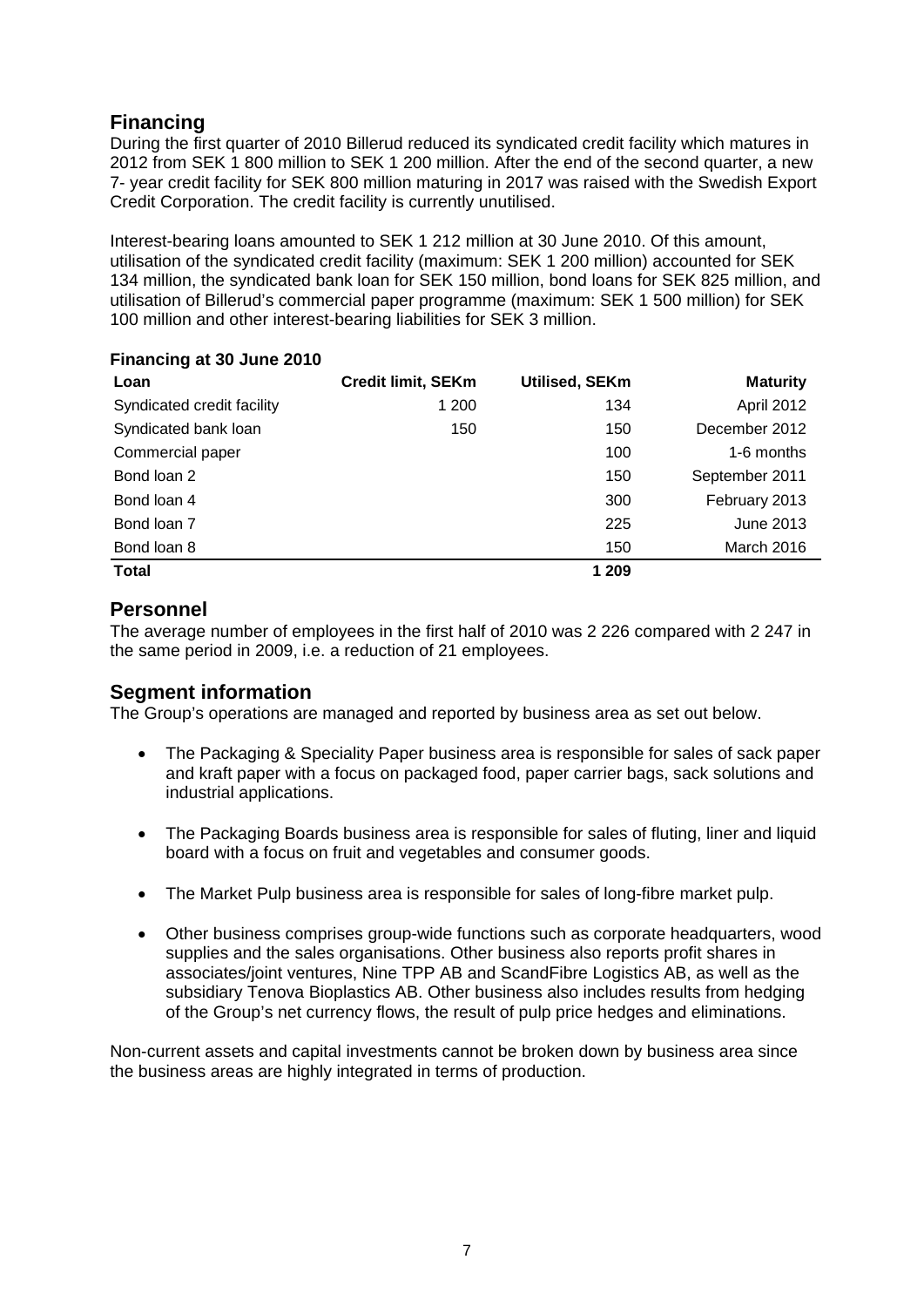|                                      | Packaging & | <b>Speciality Paper</b> | Packaging | <b>Boards</b>   |        | <b>Market</b><br><b>Pulp</b> | Other<br>business |             | Group<br>total                  |         |
|--------------------------------------|-------------|-------------------------|-----------|-----------------|--------|------------------------------|-------------------|-------------|---------------------------------|---------|
|                                      |             | Jan-Jun Jan-Jun         |           | Jan-Jun Jan-Jun |        | Jan-Jun Jan-Jun              |                   |             | Jan-Jun Jan-Jun Jan-Jun Jan-Jun |         |
| <b>SEKm</b>                          | 2010        | 2009                    | 2010      | 2009            | 2010   | 2009                         | 2010              | 2009        | 2010                            | 2009    |
| Net sales                            | 2 0 6 1     | 2016                    | 1 1 3 1   | 1 2 4 0         | 829    | 633                          | 277               | -82         | 4 2 9 8                         | 3807    |
| Other income                         | 39          |                         | 26        |                 | 12     |                              |                   | 6           | 81                              | 6       |
| Operating<br>expenses, other         | $-1765$     | $-1651$                 | $-1035$   | $-1030$         | $-654$ | $-718$                       | $-195$            | $-131$      | $-3649$                         | $-3530$ |
| Depreciation and<br>impairment       | $-155$      | $-138$                  | $-80$     | $-85$           | $-56$  | $-50$                        | $-4$              | $-5$        | $-295$                          | $-278$  |
| Share of profits of<br>associates/JV |             |                         |           |                 |        |                              | 0                 | $\mathbf 0$ | $\mathbf 0$                     | 0       |
| Operating<br>profit/loss             | 180         | 227                     | 42        | 125             | 131    | $-135$                       | 82                | $-212$      | 435                             | 5       |
| Operating margin                     | 9%          | 11%                     | 4%        | 10%             | 16%    | $-21%$                       |                   |             | 10%                             | 0%      |
| <b>Financial items</b>               |             |                         |           |                 |        |                              |                   |             | $-41$                           | $-62$   |
| Tax                                  |             |                         |           |                 |        |                              |                   |             | $-104$                          | 26      |
| Net profit/loss                      |             |                         |           |                 |        |                              |                   |             | 290                             | $-31$   |

#### **Summary income statement per business area**

For quarterly data commented on below, see page 18 of this report.

#### **Packaging & Speciality Paper business area**

#### *Second quarter*

Operating profit amounted to SEK 84 million, a decrease of SEK 12 million compared with the first quarter of 2010. Improved prices had a positive impact on operating profit while higher costs and lower delivery volumes due to the maintenance shutdown had a negative impact.

Compared with the same period in 2009, operating profit decreased by SEK 49 million. Improved prices in local currency largely compensated for the less favourable currency situation but not for increased costs which were mainly related to the maintenance shutdown.

The operating margin was 8% compared with 9% in the first quarter of 2010 and 13% in the same period in the previous year.

#### *January-June*

Operating profit decreased by SEK 47 million to SEK 180 million compared with the same period in the previous year, mainly due to a less favourable currency situation which was partly compensated by improved prices in local currency and increased deliveries.

#### *Market development*

The order situation in the second quarter remained very good for sack and kraft paper. At the end of the quarter order books were still very good. The price level in local currency increased for all products compared with the previous quarter and new price increases were announced.

#### **Packaging Boards business area**

#### *Second quarter*

Packaging Board's production mainly takes place at the Gruvön mill. Since the business area accounts for more than half of the mill's production, Packaging Boards has to bear a corresponding proportion of the costs for a maintenance shutdown at Gruvön. During a quarter with a maintenance shutdown, Packaging Boards is not only affected by the costs for the maintenance shutdown but also by the loss of delivery volumes. During the second quarter Packaging Boards was charged with approximately SEK 65 million of the total cost for the maintenance shutdown which amounted to approximately SEK 110 million.

Operating loss amounted to SEK 14 million, a decline of SEK 70 million compared with the first quarter of 2010. The change is mainly explained by considerably lower delivery volumes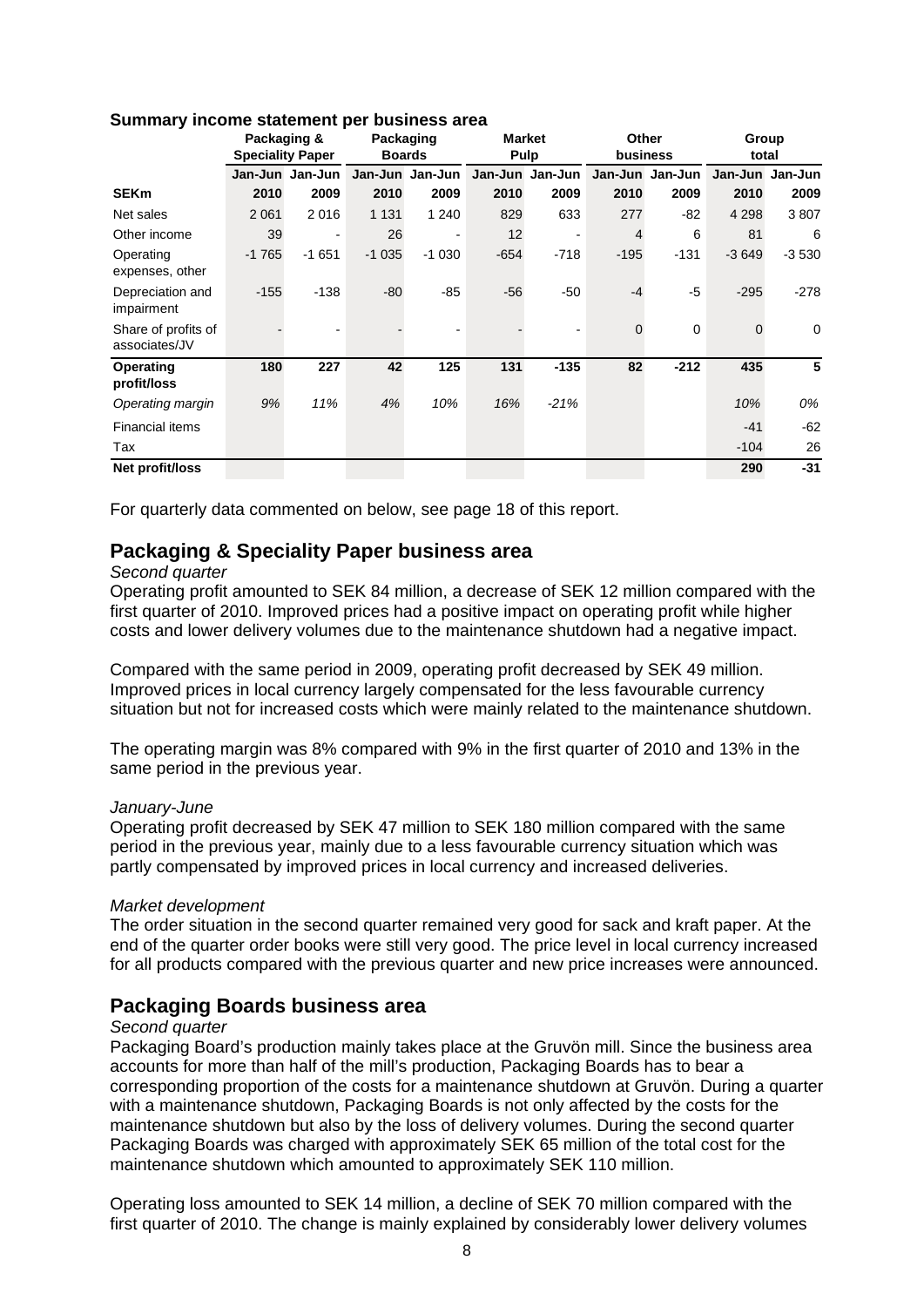as well as increased costs due to the maintenance shutdown. Improved prices, however, had a positive effect. The second quarter is seasonally normally less good than the first quarter.

Compared with the same period in 2009 operating profit decreased by SEK 39 million, mainly due to increased variable costs, primarily due to the maintenance shutdown, as well as a less favourable currency situation.

The operating margin amounted to -3% compared with 9% for the first quarter of 2010 and 4% for the same period in the previous year.

#### *January-June*

Operating profit decreased by SEK 83 million to SEK 42 million compared with the same period in the previous year due to a less favourable currency situation which was compensated to some extent by improved prices in local currency. In addition a maintenance shutdown was carried out in the first half of the year but not in the same period in 2009.

#### *Market development*

The market for containerboard remained strong during the second quarter. The order books for fully bleached virgin fibre-based liner were good and very good for S/C fluting. This was also the situation at the end of the quarter. The price level in local currency has increased for all products compared with the previous quarter and further price increases were announced.

#### **Market Pulp business area**

#### *Second quarter*

Operating profit amounted to SEK 100 million, an increase of SEK 69 million compared with the first quarter of 2010, due to improved prices in local currency and an improved currency situation.

Compared with the same period in 2009, operating profit increased by SEK 158 million. The change is explained by improved prices in local currency although a less favourable currency situation had a negative impact.

The operating margin amounted to 22% compared with 8% for the first quarter of 2010 and -19% for the same period in the previous year.

#### *January-June*

Operating profit increased by SEK 266 million to SEK 131 million compared with the same period in the previous year, primarily due to improved prices and low variable costs.

#### *Market development*

The market for Nordic long-fibre sulphate pulp (NBSK) remained strong during the second quarter. Reduced demand from Asia, primarily China, was noted, but global stock levels at producers and consumers remain low. The loss of production resulting from the earthquake in Chile at the end of February, was gradually restored during the second quarter as the Chilean pulp mills restarted their operations. A number of price increases were implemented during the quarter where the price at the end of the quarter was USD 980 per tonne, which is an increase of USD 90 per tonne compared with the end of the first quarter.

#### **Parent company**

Billerud AB includes the Gruvön mill, the sales organisation for the Nordic market and markets outside Europe, and the head office functions.

Net sales in the first half of 2010 amounted to SEK 1 759 million (1 517). Operating profit amounted to SEK 168 million (-141), an increase compared with the same period in the previous year of SEK 309 million, mainly due to positive results from currency hedges in the parent company.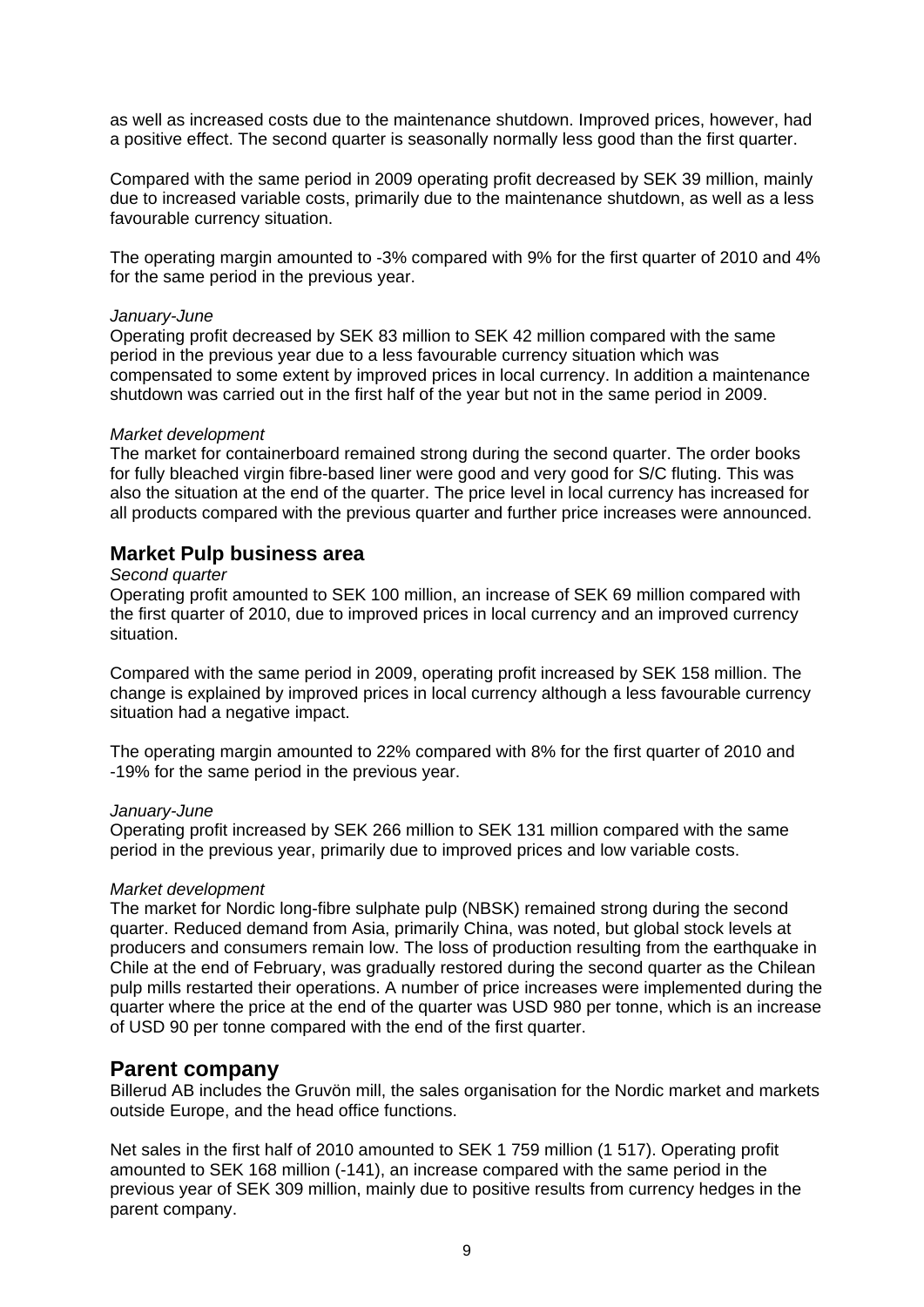The parent company hedges both its own and the Group's net currency flows. The parent company's earnings include the results of these hedging measures. This result amounted to SEK 146 million (-193).

Investments in property, plant and equipment and intangible assets excluding shares in the first half of 2010 amounted to SEK 86 million (35). The average number of employees was 926 (947). Cash and bank balances and short-term investments amounted to SEK 338 million (295).

# **Seasonal effects**

#### *Maintenance shutdowns*

In addition to ongoing maintenance during production, Billerud's mills normally also require more extensive maintenance at some time during the year. So that maintenance can be carried out production of pulp and paper is stopped – known as a maintenance shutdown. An estimation of planned maintenance shutdowns and those already carried out are shown below.

| Mill       | 2010         | 2009             |
|------------|--------------|------------------|
| Gruvön     | Q2, 10 days  | No shutdown 2009 |
| Karlsborg  | Q3, 10 days  | $Q3$ , 10 days   |
| Skärblacka | $Q3, 8$ days | $Q3, 8$ days     |

Maintenance shutdowns at Beetham have an insignificant effect on Billerud's overall earnings.

The effects of shutdowns on earnings vary depending on the extent of the measures carried out, their nature and the actual length of the shutdown. Billerud works continually to spread the cost of maintenance shutdowns more evenly across the year.

#### *Other seasonal effects*

A significant part of Billerud Flute<sup>®</sup> volumes are used to package fruit exports from the Mediterranean area. Demand from this customer group varies with the fruit export season and is normally highest from September to March each year. A significant portion of Billerud's sack paper and QuickFill<sup>®</sup> sack paper is used as packaging for cement and building materials. Demand for building materials in Europe is generally higher during the period May to October*.*

# **Largest shareholders**

Billerud's ten largest shareholders at 30 June 2010 according to SIS Ägarservice AB (Billerud's approximately 1,7 million treasury shares and foreign custodian banks are excluded):

| Shareholder                          | Number of shares | Per cent of votes |
|--------------------------------------|------------------|-------------------|
| Frapag Beteiligungsholding AG        | 21 621 400       | 21,0              |
| DFA funds                            | 2 733 007        | 2,7               |
| Government of Norway                 | 2 0 3 2 4 1 5    | 2,0               |
| Sundh Stefan company (Proad AB)      | 2 000 000        | 1,9               |
| SHB funds                            | 1 553 409        | 1,5               |
| Avanza Pension Försäkring AB         | 1 421 502        | 1,4               |
| <b>SEB</b> funds                     | 1 231 938        | 1,2               |
| Swedbank Robur funds                 | 1 176 599        | 1,1               |
| Östersjöstiftelsen                   | 998 602          | 1,0               |
| Apoteket AB:s pension foundation     | 805 687          | 0,8               |
| <b>Total 10 largest shareholders</b> | 35 574 559       | 34,5              |
| Total number of shares in the market | 103 100 233      | 100,0             |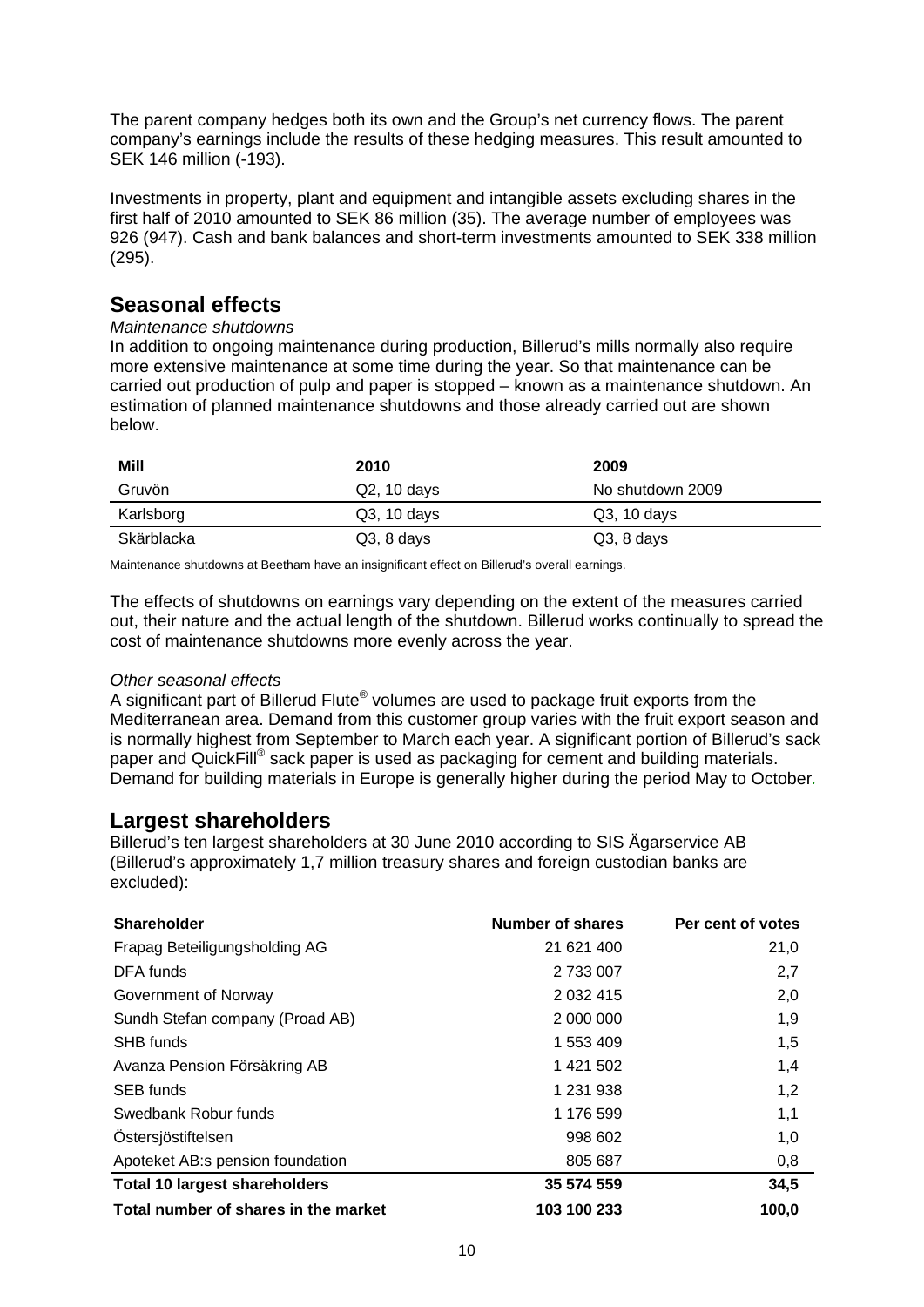The proportion of foreign ownership was 43,3% of the number of shares in the market. The total number of owners (included nominee-registered) was approximately 122 345. More information about shareholder structure is available at www.billerud.com/en/investors.

# **Distribution of shares**

At 30 June 2010 the distribution of shares was as follows.

| Registered number of shares          | 104 834 613 |
|--------------------------------------|-------------|
| Treasury shares                      | -1 734 380  |
| Total number of shares in the market | 103 100 233 |

No treasuring shares have been purchased since year-end 2004.

# **Long-term incentive programme (LTIP 2010)**

The 2010 Annual General Meeting decided on the introduction of a long-term incentive programme (LTIP 2010) for Billerud and in connection with this a transfer of Billerud's holding of treasury shares. The pervious long-term incentive programme from 2007 expires during 2010.

The Board's main objective with the proposal for LTIP 2010 is to strengthen Billerud's capability to retain the best talent for key leadership positions. The objective is further that senior executives and key people whose efforts have a direct impact on Billerud's earnings, profitability and growth in value should be encouraged to increased effort by aligning their interests and perspectives with those of shareholders.

LTIP 2010 covers a maximum of 90 senior executives and other key people within the Billerud Group, people who are identified as essential for the Group's future development. In order to take part in LTIP 2010 participants are required to own Billerud shares, known as Saving Shares. Following a three-year vesting period which starts on the day an agreement is concluded on LTIP 2010 and ends with publication of Billerud's interim report for the first quarter of 2013, participants will be allocated for each Saving Share one Matching Share right and three Performance Share rights free of consideration. These share rights carry entitlement to Billerud shares provided certain conditions are met. Both share rights require the participant during the vesting period to remain employed within the Billerud Group and not to sell his or her Saving Shares. For Performance Share rights the requirement is further that additional financial performance requirements are achieved. These performance requirements are linked to Billerud's average operating margin for the period 2010-2012 in absolute terms and relative to a peer group composed of specially selected companies, as well as Billerud's total return for the period 2010-2012 compared with the total return for the same period for a peer group consisting of specially selected listed Nordic companies.

LTIP 2010 comprises a maximum of 86 600 Saving Shares, which can result in allocation of a maximum of 346 400 Billerud shares. In addition LTIP 2010 comprises 109 000 Billerud shares attributable to shares that can be transferred by Billerud in order to cover certain costs, primarily social security costs. The maximum number of Billerud shares included in LTIP 2010 thus amounts to 455 400, corresponding to approximately 0,4% of the total number of outstanding Billerud shares.

Based on a theoretical assumption of an annual increase of 10% in the share price and a vesting period of three years, the cost for LTIP 2010 including social security costs equals approximately SEK 12 million, which is on annualised basis equivalent to approximately 0,3% of Billerud's total staff costs for the financial year 2009. The maximum cost for LTIP 2010, based on the above assumptions, equals approximately SEK 35 million, including SEK 22 million in social security costs. For the period January-June 2010 earnings were charged with SEK 0 million.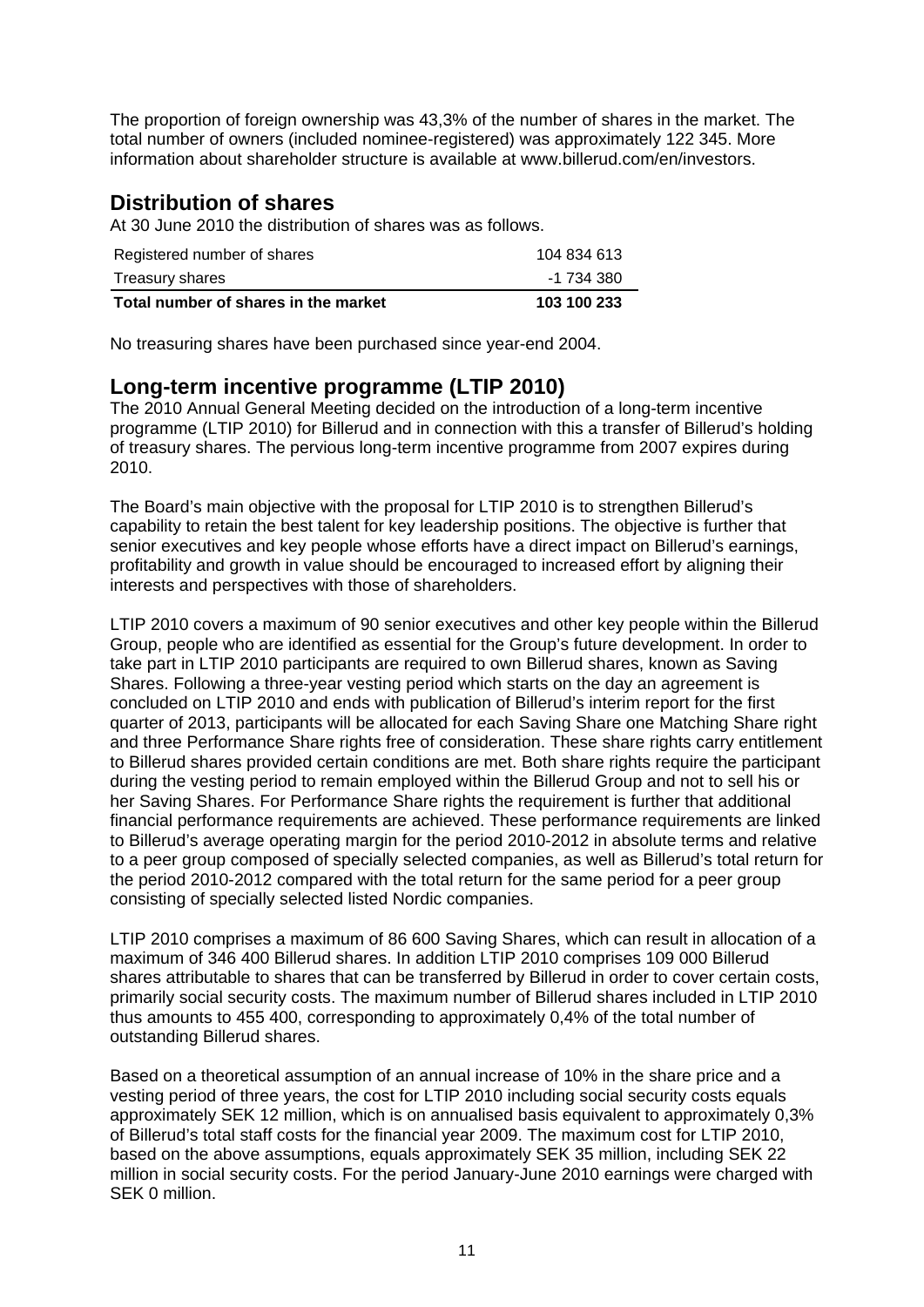Additional information about the content of this programme is available in the press release dated 24 March 2010 as well as in the documentation for the 2010 Annual General Meeting which is available on Billerud's website.

### **Events after the end of the quarter**

During the first quarter of 2010 Billerud reduced its credit limit for the syndicated credit facility which matures in 2012 from SEK 1 800 million to SEK 1 200. After the end of the second quarter a new 7-year credit facility amounting to SEK 800 million maturing in 2017 was raised with the Swedish Export Credit Corporation. The credit facility is currently unutilised.

# **Outlook**

The third quarter of 2010 started with continued good demand within all segments.

Price increases have been implemented for all products and additional increases have been announced in order to gradually restore prices to levels prevailing end of 2008.

Strike action in the second quarter will result in lower total deliveries for the full year.

The undersigned hereby confirm that this six-month report provides a true and fair overview of the parent company's and the Group's operations, their financial position and performance, and describes material risks and uncertainties facing the parent company and other companies in the Group.

\_\_\_\_\_\_\_\_\_\_\_\_\_\_\_\_\_\_\_\_\_\_\_\_\_\_\_\_\_\_\_\_\_\_\_\_\_\_\_\_\_\_\_\_\_\_\_\_\_\_\_\_\_\_\_\_\_\_\_\_\_\_\_\_\_\_\_\_\_\_\_\_\_\_\_

|                                |                        | Stockholm, 22 July 2010<br>Billerud AB (publ) |              |
|--------------------------------|------------------------|-----------------------------------------------|--------------|
| Ingvar Petersson               | Michael M.F. Kaufmann, |                                               | Stewe Cato   |
| Chairman                       | Deputy Chairman        |                                               | Board Member |
| Gunilla Jönson<br>Board Member |                        | Per Lundberg<br><b>Board Member</b>           |              |
| Stefan Ragnarsson              | Yngve Stade            | Meg Tivéus                                    | Per Lindberg |
| <b>Board Member</b>            | <b>Board Member</b>    | <b>Board Member</b>                           | CEO          |

# **Review report**

To the Board of Directors of Billerud AB (publ)

#### *Introduction*

We have performed a review of the condensed interim financial statements for Billerud AB (publ) at 30 June 2010 and the six-month period then ended. The Board of Directors and the Managing Director are responsible for the preparation and presentation of these interim financial statements in accordance with IAS 34 and the Swedish Annual Accounts Act. Our responsibility is to express an opinion on the condensed interim financial statements based on our review.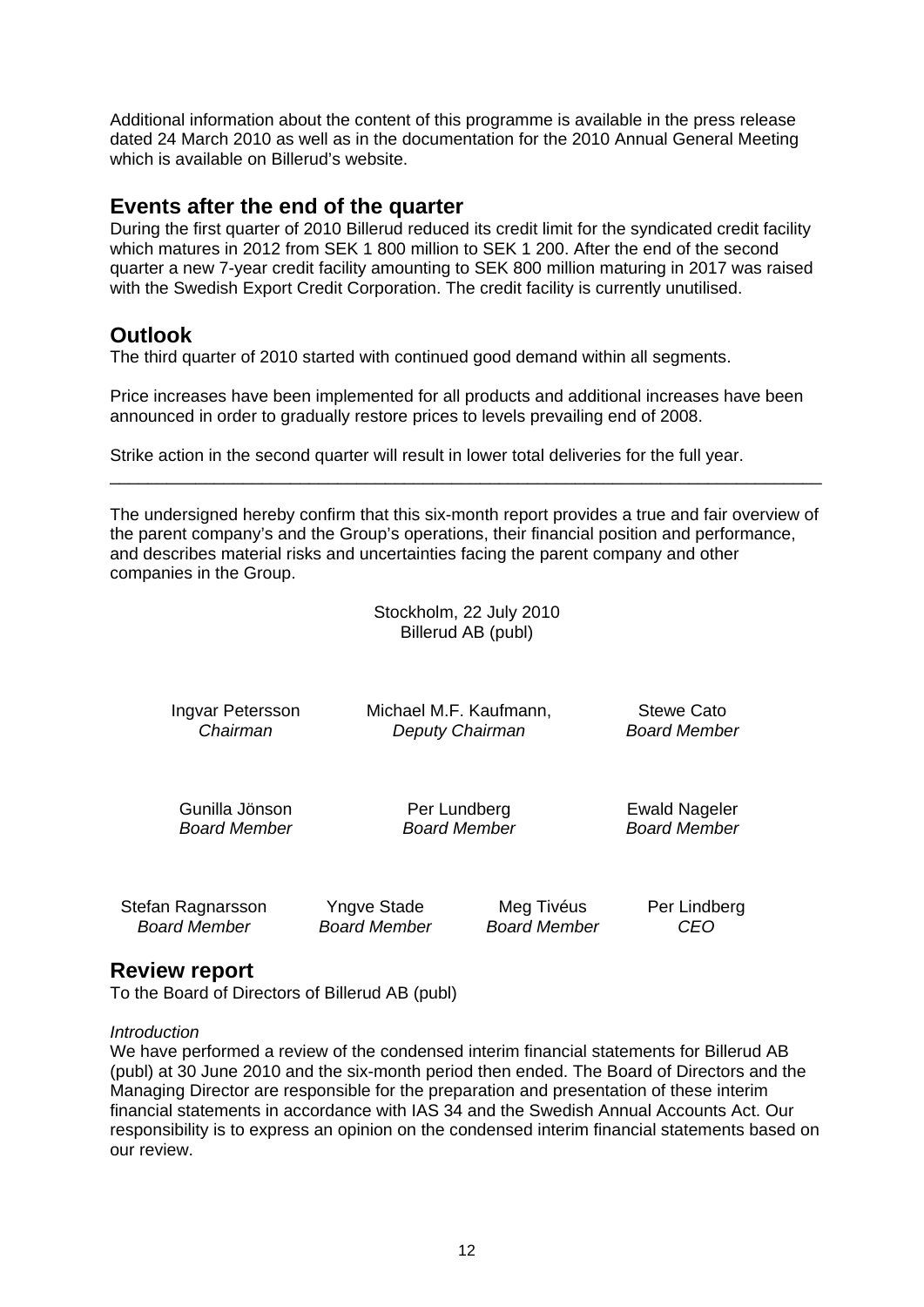#### *The Scope of the Review*

We conducted our review in accordance with the Standard on Review Engagements, SÖG 2410, *Review of the Interim Financial Information Performed by the Independent Auditor of the Entity*, issued by the Federation of Authorized Public Accountants. A review of interim financial information consists of making inquiries, primarily of persons responsible for financial and accounting matters, and applying analytical and other review procedures. A review has a different purpose and a substantially less scope than an audit conducted in accordance with the Standards on Auditing in Sweden (RS) and other generally accepted auditing practices. The procedures performed in a review do not enable us to obtain a level of assurance that would make us aware of all significant matters that might be identified in an audit. Accordingly, the opinion based on a review does not constitute the same level of assurance as an conclusion based on an audit.

#### *Conclusion*

Based on our review, nothing has come to our attention that causes us to believe that the interim financial statements are not prepared, in all material respects, for the Group in accordance with IAS 34 and the Swedish Annual Accounts Act and for the parent company in accordance with the Swedish Annual Accounts Act.

Stockholm, 22 July, 2010

Ernst & Young AB

Lars Träff Authorized Public Accountant

#### **Financial calendar**

Interim report January-September 2010 29 October 2010 Year-end report January-December 2010 15 February 2011 Interim report January-March 2011 20 April 2011 Interim report January-June 2011 21 July 2011 Interim report January-September 2011 28 October 2011

The 2011 Annual General Meeting will be held on 4 May 2011.

This information is such that Billerud AB is required to disclose under the Securities Market Act. This report has been prepared in both a Swedish and an English version. In the event of variations between the two, the Swedish version shall take precedence.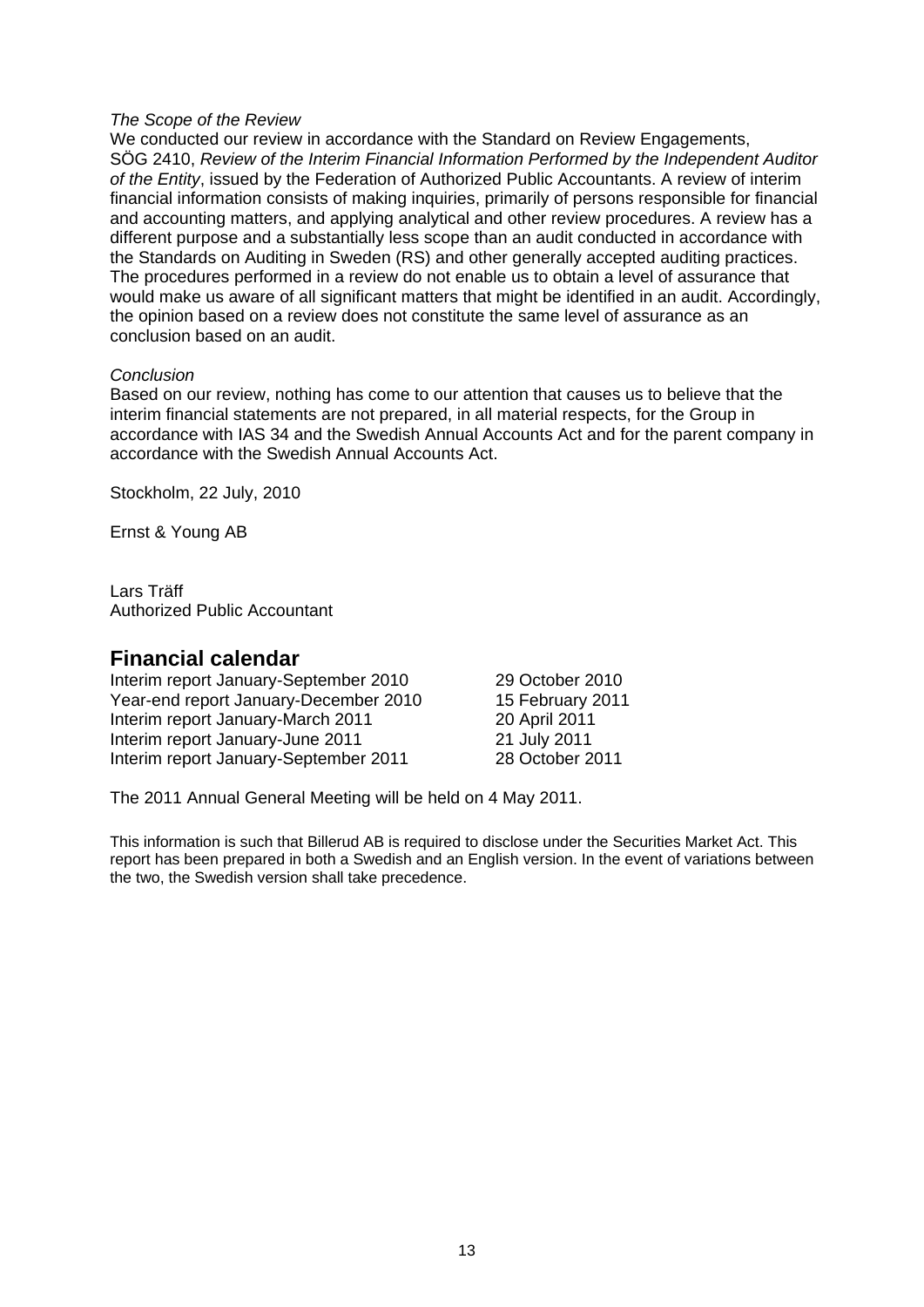# **Billerud Group**

#### **Accounting principles**

The interim report for the Group is prepared in accordance with IAS 34 Interim Financial Reporting and the Swedish Annual Accounts Act. The accounting principles applied in this interim report are the same as those used in the most recent annual report for 2009, see pages 73-84 and page 115 for definitions of key indicators with the following exceptions: Revised IFRS 3 Business Combinations and amended IAS 27 Consolidated and Separate Financial Statements which result in changes regarding consolidated financial statements and accounting for acquisitions. The revised standards are applied by Billerud with effect from 1 January 2010. The changed accounting principles have not yet had any effect on recognised amounts. The interim report for the parent company is prepared in accordance with the Swedish Annual Accounts Act.

|                                                                                                       |                | 3 months       |                 | 6 months        | <b>Full year</b> |                 |
|-------------------------------------------------------------------------------------------------------|----------------|----------------|-----------------|-----------------|------------------|-----------------|
| Income statement                                                                                      | Apr-Jun        | Jan-Mar        | Apr-Jun         | Jan-Jun         | Jan-Jun          | Jan-Dec         |
| <b>SEKm</b>                                                                                           | 2010           | 2010           | 2009            | 2010            | 2009             | 2009            |
| Net sales                                                                                             | 2 1 0 8        | 2 1 9 0        | 1 907           | 4 2 9 8         | 3807             | 7760            |
| Other income                                                                                          | 79             | $\overline{2}$ | 2               | 81              | 6                | 32              |
| <b>Operating income</b>                                                                               | 2 187          | 2 1 9 2        | 1 9 0 9         | 4 3 7 9         | 3813             | 7792            |
| Change in inventories                                                                                 | $-85$          | 9              | $-16$           | $-76$           | $-44$            | 26              |
| Raw materials and consumables                                                                         | $-977$         | $-1044$        | -945            | $-2021$         | $-1967$          | $-3870$         |
| Other external costs                                                                                  | $-425$         | $-446$         | $-410$          | $-871$          | $-832$           | $-1706$         |
| Employee benefits expense                                                                             | $-350$         | $-331$         | $-357$          | $-681$          | $-687$           | $-1.380$        |
| Depreciation and impairment of non-current<br>assets<br>Profit/Loss from participations in associated | $-149$         | $-146$         | $-139$          | $-295$          | $-278$           | $-561$          |
| companies and joint ventures                                                                          | $\overline{0}$ | 0              | 0               | 0               | 0                | -1              |
| <b>Operating expenses</b>                                                                             | $-1986$        | $-1958$        | $-1867$         | $-3944$         | $-3808$          | $-7492$         |
| <b>Operating profit/loss</b>                                                                          | 201            | 234            | 42              | 435             | 5                | 300             |
| Financial income and expenses                                                                         | -19            | $-22$          | -30             | -41             | $-62$            | $-114$          |
| Profit/Loss before tax                                                                                | 182            | 212            | 12              | 394             | $-57$            | 186             |
| Taxes                                                                                                 | $-48$          | $-56$          | $-4$            | $-104$          | 26               | $-21$           |
| Net profit/loss for the period                                                                        | 134            | 156            | 8               | 290             | $-31$            | 165             |
| Earnings per share, SEK                                                                               | 1,30           | 1,52           | 0,11            | 2,82            | $-0,42$          | 2,04            |
| Deluted earnings per share, SEK                                                                       | 1,30           | 1,51           | 0,11            | 2,81            | $-0,42$          | 2,03            |
| <b>Statement of comprehensive income</b><br><b>SEKm</b>                                               |                |                | Jan-Jun<br>2010 | Jan-Jun<br>2009 | Jan-Mar<br>2010  | Jan-Dec<br>2009 |
| Net profit/loss for the period                                                                        |                |                | 290             | $-31$           | 156              | 165             |
| Other comprehensive income                                                                            |                |                |                 |                 |                  |                 |
| Differences arising from the translation of foreign operations' accounts                              |                |                | -3              | 11              | -8               | -3              |
| Change in fair value of available-for-sale financial assets for the period                            |                |                | 0               |                 | 0                |                 |
| Change in fair value of cash flow hedges                                                              |                |                | $-245$          | 422             | $-160$           | 366             |
| Change in fair value of cash flow hedges transferred to net profit/loss                               |                |                |                 |                 |                  |                 |
| for the period                                                                                        |                |                | 130             | $-185$          | 113              | -1              |
| Tax attributable to components of other comprehensive income                                          |                |                | 30              | $-62$           | 12               | -96             |
| Total comprehensive income for the period                                                             |                |                | 202             | 155             | 113              | 431             |

| Statement of changes in equity                                  | Jan-Jun | Jan-Jun | Jan-Mar | Jan-Dec |
|-----------------------------------------------------------------|---------|---------|---------|---------|
| <b>SEKm</b>                                                     | 2010    | 2009    | 2010    | 2009    |
| Opening balance                                                 | 3 9 9 5 | 2638    | 3995    | 2638    |
| Comprehensive income for the period                             | 202     | 155     | 113     | 431     |
| Right issue                                                     |         |         |         | 925     |
| Share-based payment to be settled in equity instruments, IFRS 2 | 0       |         | 0       | 1       |
| Sales of treasury shares, incentive programme                   | 4       |         |         |         |
| Dividends paid                                                  | $-52$   |         |         |         |
| <b>Closing balance</b>                                          | 4 1 4 9 | 2794    | 4 108   | 3995    |

There are no minority interests in profit for the period or equity.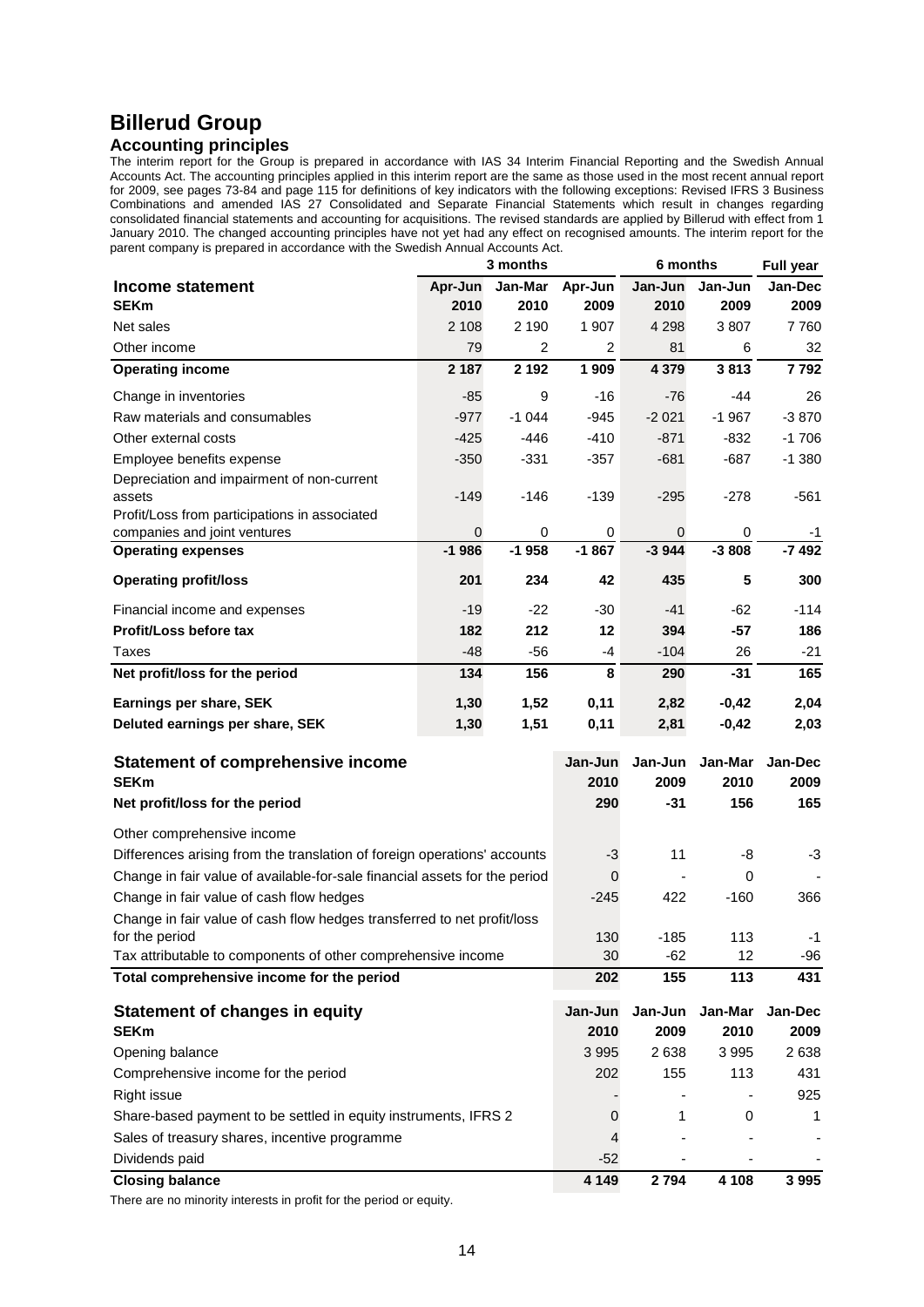| <b>Balance sheet</b><br><b>SEKm</b>                                          |              | 30 Jun<br>2010       | 30 Jun<br>2009 | 31 Mar<br>2010 | 31 Dec<br>2009 |
|------------------------------------------------------------------------------|--------------|----------------------|----------------|----------------|----------------|
| Non-current assets                                                           |              | 5 5 0 7              | 5712           | 5485           | 5 5 5 5        |
| Inventories                                                                  |              | 927                  | 1 0 4 6        | 1 0 4 6        | 1 0 6 5        |
| Accounts receivable                                                          |              | 1 3 2 2              | 1 3 1 1        | 1 2 7 3        | 1 1 5 2        |
| Other current assets                                                         |              | 417                  | 374            | 409            | 491            |
| Cash and cash equivalents                                                    |              | 422                  | 397            | 795            | 818            |
| <b>Total assets</b>                                                          |              | 8 5 9 5              | 8840           | 9 0 0 8        | 9 0 8 1        |
|                                                                              |              |                      |                |                |                |
| <b>Shareholders' equity</b>                                                  |              | 4 1 4 9              | 2794           | 4 1 0 8        | 3995           |
| Interest-bearing liabilities                                                 |              | 1 1 1 2              | 1591           | 1 0 7 4        | 1 0 8 0        |
| Provisions for pensions                                                      |              | 198                  | 187            | 197            | 193            |
| Other provisions                                                             |              | 27                   | 26             | 27             | 27             |
| Deferred tax liabilities                                                     |              | 1 3 5 9              | 1 2 8 6        | 1 377          | 1 357          |
| <b>Total non-current liabilities</b>                                         |              | 2696                 | 3 0 9 0        | 2675           | 2657           |
| Interest-bearing liabilities                                                 |              | 100                  | 1 3 2 7        | 500            | 697            |
| Accounts payables                                                            |              | 926                  | 934            | 1 0 3 9        | 1 0 5 6        |
| Other liabilities and provisions                                             |              | 724                  | 695            | 686            | 676            |
| <b>Total current liabilities</b>                                             |              | 1750                 | 2956           | 2 2 2 5        | 2 4 2 9        |
| <b>Total equity and liabilities</b>                                          |              | 8 5 9 5              | 8840           | 9 0 0 8        | 9 0 8 1        |
|                                                                              |              |                      |                |                |                |
| <b>Statement of cash flow</b>                                                | Apr-Jun      | Jan-Mar              | Jan-Jun        | Jan-Jun        | Jan-Dec        |
| <b>SEKm</b>                                                                  | 2010         | 2010                 | 2010           | 2009           | 2009           |
| Operating surplus, etc. <sup>1)</sup>                                        | 246          | 379                  | 625            | 263            | 862            |
| Change in working capital, etc.                                              | $-11$        | $-88$                | $-99$          | $-107$         | 116<br>$-124$  |
| Net financial items, taxes, etc.<br>Cash flow from operating activities      | $-28$<br>207 | $-30$<br>261         | $-58$<br>468   | -88<br>68      | 854            |
|                                                                              |              |                      |                |                |                |
| Investments in property, plant and equipment                                 | $-87$        | $-50$                | $-137$         | $-113$         | $-271$         |
| Acquisition of operations, net effect on cash and cash                       |              |                      | $-110$         | $-36$<br>0     | $-35$          |
| Acquisition of financial assets<br>Disposal of property, plant and equipment | $-80$<br>0   | $-30$<br>$\mathbf 0$ | 0              | 10             | 14             |
| Cash flow from investing activities                                          | $-167$       | -80                  | $-247$         | $-139$         | $-292$         |
| Change in interest-bearing liabilities                                       | $-367$       | $-199$               | $-566$         | $-77$          | $-1207$        |
| Share issue                                                                  |              |                      |                |                | 925            |
| Dividend                                                                     | $-52$        |                      | $-52$          |                |                |
| Sale of treasury shares, incentive programme                                 | 4            |                      | 4              |                |                |
| Cash flow from financing activities                                          | $-415$       | $-199$               | $-614$         | $-77$          | $-282$         |
| Total cash flow (=change in cash and cash equivalents)                       | $-375$       | $-18$                | $-393$         | $-148$         | 280            |
| Cash and cash equivalents at start of period                                 | 795          | 818                  | 818            | 542            | 542            |
| Translation differences in cash and cash equivalents                         | $\mathbf{2}$ | -5                   | $-3$           | 3              | -4             |

1) The amount for the period January - June 2010 includes operating profit of SEK 435 million, reversed depreciation SEK 295 million, net of produced and sold electricity certificates and sold emission rights SEK -28 million and compensation from the Confederation of Swedish Enterprise SEK -77 million. The amount for the period January - June 2009 includes operating profit SEK 5 million, reversed depreciation SEK 278 million, payment of restructuring costs SEK -5 million, increase in pension liabilities SEK 1 million, net of produced and sold electricity certificates and sold emission rights SEK -13 million and capital gains SEK -3 million.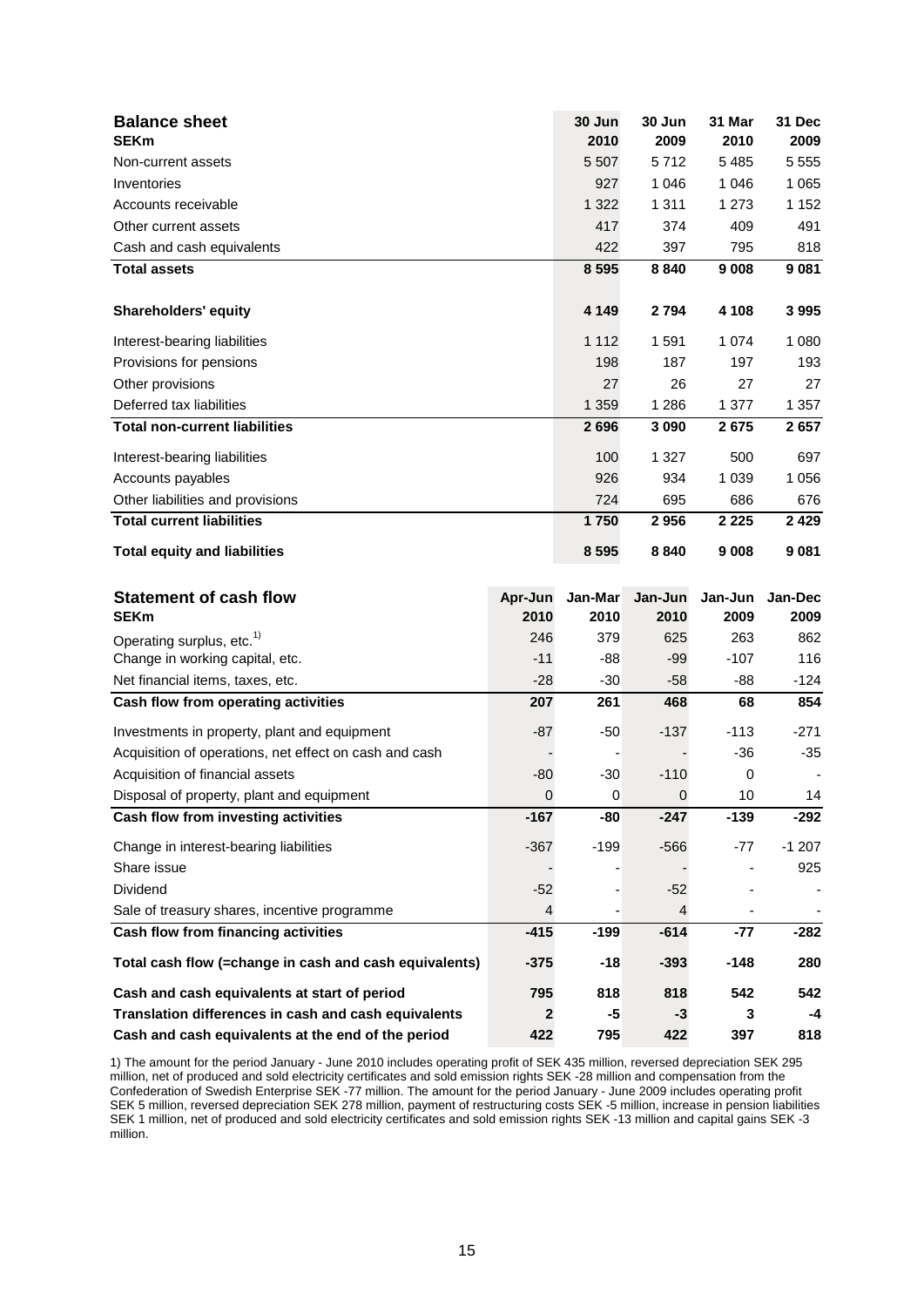| <b>Key figures</b>                                 |         |         |         | Jan-Jun<br>2010 | Jan-Jun<br>2009 | 2010    | Jan-Mar Full year<br>2009 |
|----------------------------------------------------|---------|---------|---------|-----------------|-----------------|---------|---------------------------|
| Margins                                            |         |         |         |                 |                 |         |                           |
| Gross margin, %                                    |         |         |         | 17              | 7               | 17      | 11                        |
| Operating margin, %                                |         |         |         | 10              | 0               | 11      | 4                         |
| Return (rolling 12 months)                         |         |         |         |                 |                 |         |                           |
| Return on capital employed, %                      |         |         |         | 14              | $-1$            | 11      | 6                         |
| Return on total capital, %                         |         |         |         | 8               | 0               | 6       | $\ensuremath{\mathsf{3}}$ |
| Return on equity, %                                |         |         |         | 13              | $-2$            | 10      | 5                         |
| Return on equity after dilution, %                 |         |         |         | 13              | $-2$            | 10      | 5                         |
| Capital structure at end of period                 |         |         |         |                 |                 |         |                           |
| Capital employed, SEKm                             |         |         |         | 5 1 3 7         | 5501            | 5 0 8 4 | 5 1 4 8                   |
| Equity, SEKm                                       |         |         |         | 4 1 4 9         | 2794            | 4 108   | 3995                      |
| Interest-bearing net debt, SEKm                    |         |         |         | 877             | 2708            | 976     | 1 1 5 2                   |
| Net debt/equity ratio, multiple                    |         |         |         | 0,21            | 0,97            | 0,24    | 0,29                      |
| Net debt/equity ratio after dilution, multiple     |         |         |         | 0,21            | 0,97            | 0,24    | 0,29                      |
| Equity ratio, %                                    |         |         |         | 48              | 32              | 46      | 44                        |
| Equity ratio after dilution, %                     |         |         |         | 48              | 32              | 46      | 44                        |
| Per share <sup>1)</sup>                            |         |         |         |                 |                 |         |                           |
| Earnings per share, SEK                            |         |         |         | 2,82            | $-0,42$         | 1,52    | 2,04                      |
| Average number of shares, thousands                |         |         |         | 103 019         | 73711           | 102 983 | 81 0 29                   |
| Earnings per share after dilution, SEK             |         |         |         | 2,81            | $-0,42$         | 1,51    | 2,03                      |
| Average number of shares after dilution, thousands |         |         |         | 103 210         | 73711           | 103 139 | 81 155                    |
| Cash flow per share, SEK                           |         |         |         | 2,15            | $-0,96$         | 1,76    | 6,94                      |
| Per share at end of period $\frac{1}{1}$           |         |         |         |                 |                 |         |                           |
| Equity per share, SEK                              |         |         |         | 40,24           | 37,90           | 39,89   | 38,80                     |
| Number of share, thousands                         |         |         |         | 103 100         | 73711           | 102 983 | 102 983                   |
| Equity per share after dilution, SEK               |         |         |         | 40,17           | 37,90           | 39,86   | 38,75                     |
| Number of share, thousands                         |         |         |         | 103 292         | 73711           | 103 139 | 103 117                   |
| Gross investments, SEKm                            |         |         |         | 137             | 114             | 51      | 271                       |
| Business combinations, SEKm                        |         |         |         |                 | 36              |         | 35                        |
| Average number of employees                        |         |         |         | 2 2 2 6         | 2 2 4 7         | 2 1 7 5 | 2 2 3 2                   |
| Key figures, 5 years                               | Jan-Jun | Jan-Jun | Jan-Dec | Jan-Dec         | Jan-Dec         | Jan-Dec | Jan-Dec                   |
|                                                    | 2010    | 2009    | 2009    | 2008            | 2007            | 2006    | 2005                      |

|                                       | 2010 | 2009    | 2009 | 2008 | 2007 | 2006 | 2005    |
|---------------------------------------|------|---------|------|------|------|------|---------|
| Net profit/loss, SEKm                 | 290  | -31     | 165  | 152  | 336  | 312  | $-183$  |
| Earnings per share, SEK <sup>1)</sup> | 2,82 | $-0.42$ | 2.04 | 2.07 | 4.56 | 4,25 | $-2,49$ |
| Return on capital employed, %         | 9    | 0       | 6    | 5    |      | 11   | -4      |
| Return on total capital, %            | 5    | 0       | 3    |      |      |      | -3      |
| Return on equity, %                   |      | -1      | 5    | 5    | 12   | 12   | -7      |
| Equity ratio, %                       | 48   | 32      | 44   | 29   | 31   | 33   | 33      |

1) Historic figures recalculated taking the rights issue in September 2009 into account.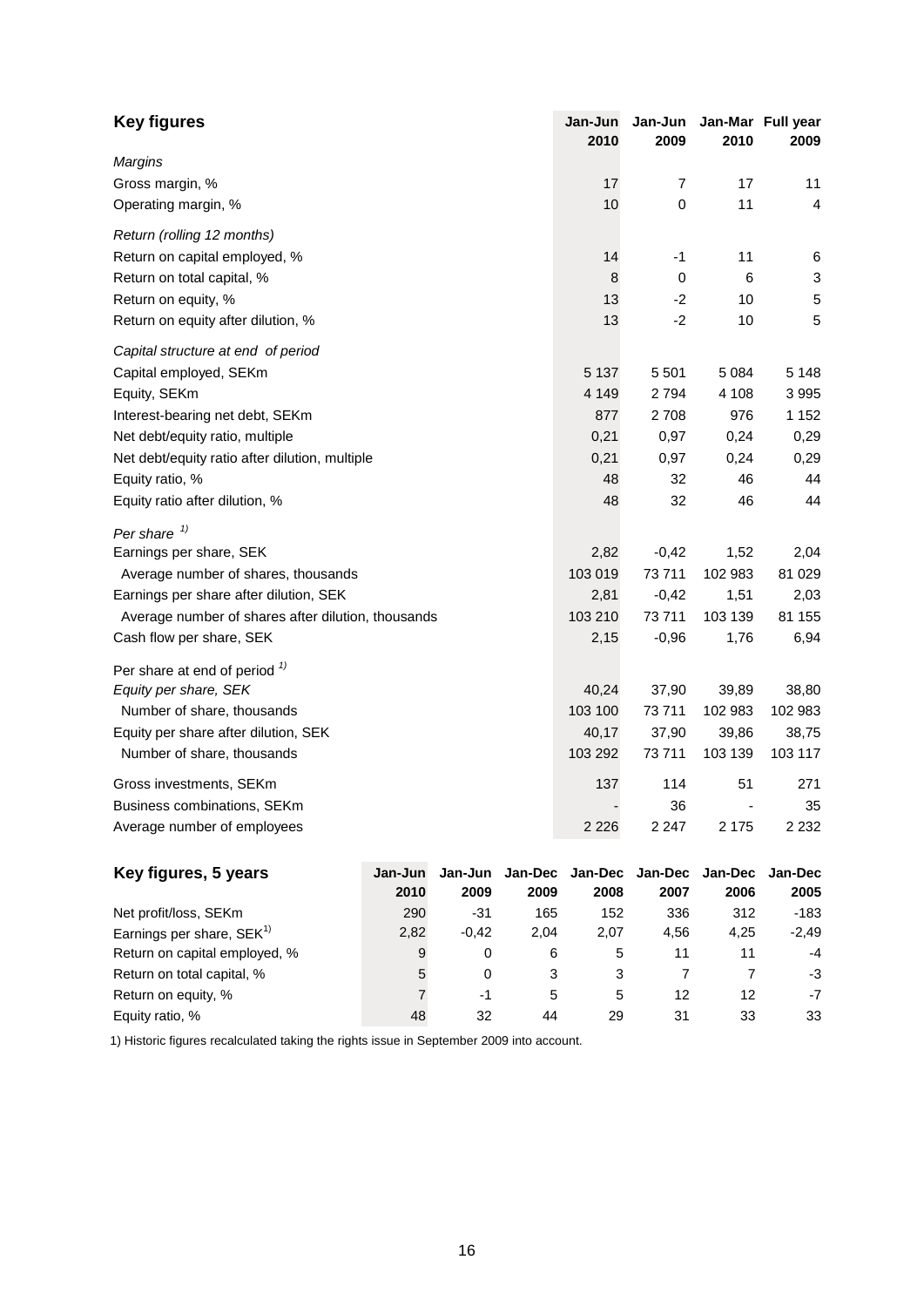# **Parent company**

|                                                 | 3 months    |         | 6 months | <b>Full year</b> |               |
|-------------------------------------------------|-------------|---------|----------|------------------|---------------|
| <b>Summarised income statement</b>              | Apr-Jun     | Apr-Jun | Jan-Jun  | Jan-Jun          | Jan-Dec       |
| <b>SEKm</b>                                     | 2010        | 2009    | 2010     | 2009             | 2009          |
| Operating income                                | 804         | 722     | 1789     | 1502             | 3 3 2 2       |
| Operating expenses                              | $-785$      | $-783$  | $-1621$  | $-1643$          | $-3237$       |
| <b>Operating profit/loss</b>                    | 19          | -61     | 168      | $-141$           | 85            |
| Financial income and expenses                   | $-21$       | $-27$   | $-41$    | $-60$            | $-74$         |
| Profit/Loss after financial income and expenses | $-2$        | -88     | 127      | $-201$           | 11            |
| Appropriations                                  |             |         |          |                  | $-2098$       |
| Profit/loss before tax                          | $-2$        | -88     | 127      | $-201$           | $-2087$       |
| Taxes                                           | $\mathbf 0$ | 24      | $-33$    | 54               | 579           |
| Net profit/loss for the period                  | $-2$        | -64     | 94       | $-147$           | $-1508$       |
|                                                 |             |         |          |                  |               |
| <b>Summarised balance sheet</b>                 |             |         | 30 Jun   | 30 Jun           | <b>31 Dec</b> |
| <b>SEKm</b>                                     |             |         | 2010     | 2009             | 2009          |
| Non-current assets                              |             |         | 4 0 8 7  | 4 1 0 8          | 4018          |
| <b>Current assets</b>                           |             |         | 2 7 4 8  | 2463             | 3 3 6 8       |
| <b>Total assets</b>                             |             |         | 6835     | 6572             | 7 3 8 6       |
| Shareholders' equity                            |             |         | 2 2 7 4  | 2 1 4 9          | 2 2 2 8       |
| Untaxed reserves                                |             |         | 2 0 9 8  |                  | 2098          |
| Provisions                                      |             |         | 451      | 754              | 414           |
| Interest-bearing liabilities                    |             |         | 1 3 1 8  | 3059             | 1975          |
| Other liabilities                               |             |         | 694      | 610              | 671           |
| <b>Total equity and liabilities</b>             |             |         | 6835     | 6572             | 7 3 8 6       |